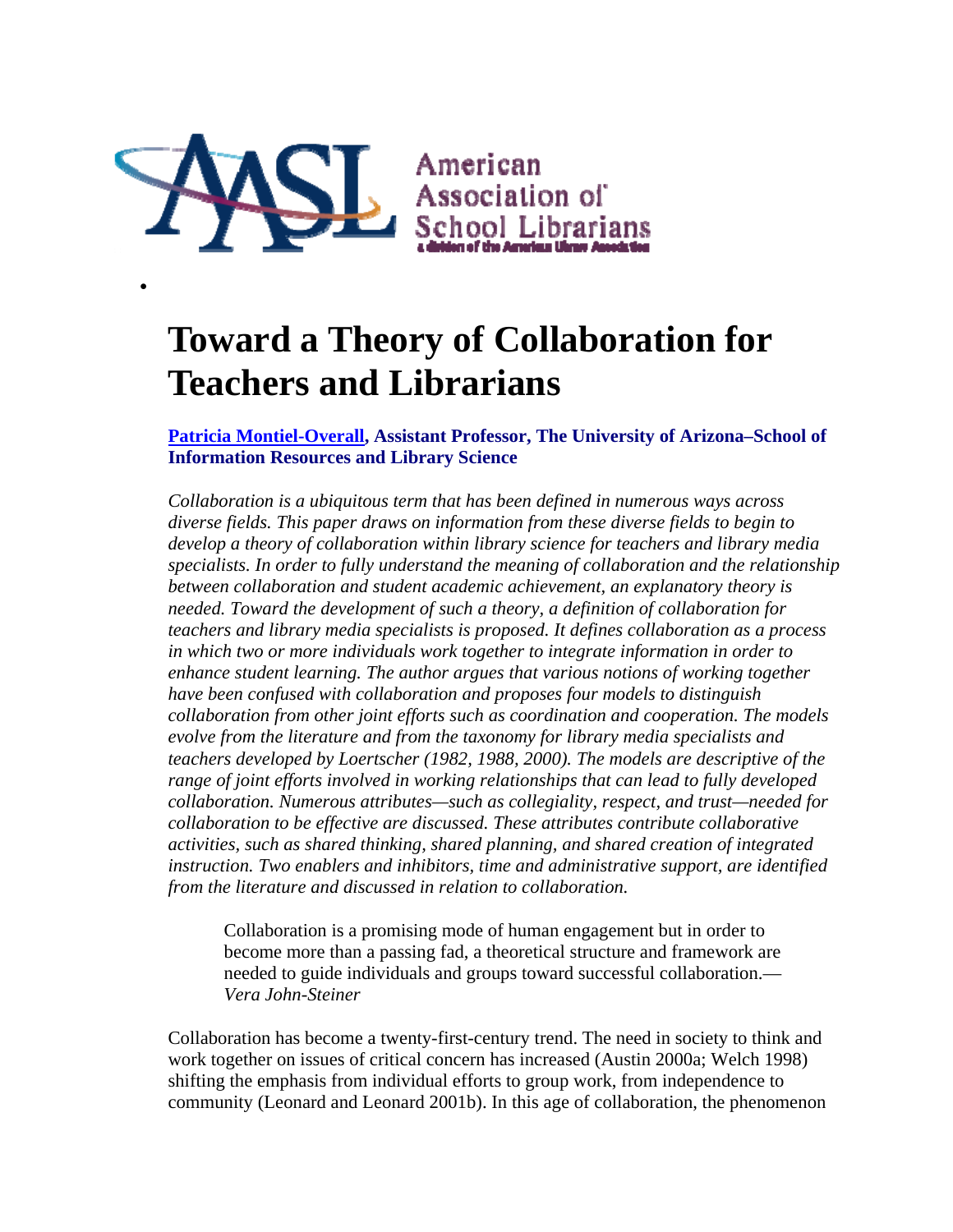is described in a variety of ways: systems (Austin 2000b; Noam 2001), dialogue (Clark et al. 1996; Senge 1990), creative problem solving (John-Steiner 1992), and interorganizational relationships involved in information technology (Black et al. 2002). In education, collaboration is seen as an opportunity for school renewal (Fishbaugh 1997; National Council for Accreditation of Teacher Education 2000; Council for Exceptional Children n.d.) and an opportunity to involve many individuals in complex educational problems. Examples of these problems are: increased student needs as the number of students from diverse backgrounds who demonstrate low or failing test scores grows; diminished resources; an explosion of information through technology creating a more complex learning environment; and standards-based education requiring creative ways of meeting prescribed outcomes while engaging students in meaningful learning experiences. School library media specialists (SLMSs) play a major role in addressing these problems by collaborating with teachers. Professional guidelines identify collaboration as an essential responsibility of library media specialists that can contribute to improving learning outcomes (American Association of School Librarians and Association for Educational Communications and Technology 1998). However, in library science, as in other fields, there is "no consensus … on either an operational definition or theoretical foundation of collaboration" (Welch 1998, 27). Factors that make collaboration effective have yet to be clearly identified, although various ways in which teachers and SLMSs work together have been classified (Loertscher 1982, 1988, 2000). In order to fully understand the meaning of collaboration and the relationship between collaboration and student academic achievement, a theory of collaboration is needed. This paper begins to develop such a theory. It examines collaboration as it applies to SLMSs and teachers, drawing on the collective wisdom of a wide range of domains, including the corporate sector (Drucker 1999; Senge 1996), socio-psychology, cultural psychology, education, and technology (Bruffee 1999; Vygotsky 1978; John-Steiner, Weber, and Minnis 1998; Gray and Wood 1991; Olson and Olson, n.d.), to gain insights into successful collaboration. It further seeks to answer questions such as: What conditions and environmental factors are necessary for successful collaboration? What is the relationship between and among characteristics of successful collaboration? To what extent does effective collaboration affect student academic achievement?

Section A discusses various definitions of collaboration and proposes a definition for collaboration between teachers and SLMSs. Section B proposes four models of working together that have been characterized as collaboration. These models evolve from the literature and from the taxonomies for SLMSs and teachers proposed by Loertscher (1982, 1988, 2000). The models are descriptive of a range of experiences in working relationships. Model A describes coordination practices. Model B describes cooperation, which is frequently used interchangeably with collaboration. Models C and D describe fully developed collaborative efforts, which, I would argue, are most likely to impact positively student achievement. Section C identifies attributes of collaboration such as shared thinking, shared problem solving, and shared creation of integrated instruction, which surface as key elements in models of collaboration that lead to improved student outcomes. Section D identifies two key enabling and inhibiting factors that affect collaboration. Other factors are also suggested. Several underlying assumptions of the models are that individuals who collaborate engage in networking as a way to begin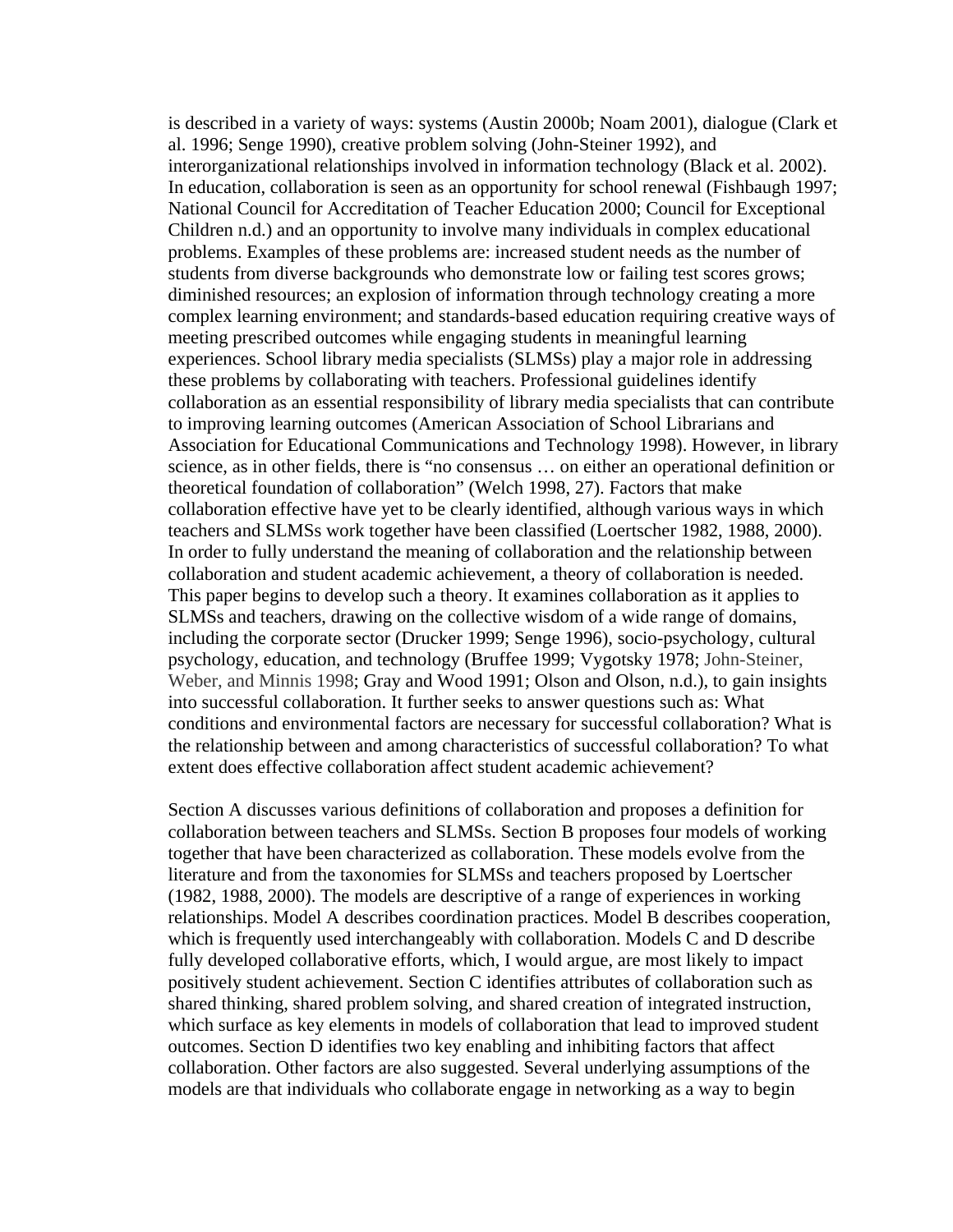developing collaborative relationships (Himmelman 1997) and that a certain degree of overlap exists in characteristics and attributes of collaboration (Callison 1997).

In discussing theory and practice of collaboration, the author has considered the needs of practitioners as well as interests of those in academia. Senge et al. (1994) believe theories are often considered part of the world of academics but not understood in the real world. He explains that the English word "theory" comes from the Greek root word *theo-rós,* meaning spectator. This derives from the same root as the word "theater." Human beings invent theories for the same basic reasons they invent theater—to bring out into a public space a play of ideas that might help us better understand our world.

It is a shame that we have lost this sense of the deeper meaning of theory today. For most of us, theory has to do with "science." It suggests something cold, analytic, and impersonal. Nothing could be further from the truth. The process whereby scientists generate new theories is full of passion, imagination, and the excitement of seeing something new in the world. (Senge et al. 1994, 29)

# **Theoretical Background**

This paper draws on social constructivist learning theories of John Dewey, Jerome Bruner, Lev Vygotsky, and others who have written extensively about collaboration (Drucker 1999; John-Steiner 1992, 1998; Moran and John-Steiner 2003; Gray 1989). A social constructivist view of education envisions collaboration as a new way of learning for students, and a new way of planning and teaching for SLMSs and teachers (Fulton 2003). Vygotsky (1978) provides the theoretical structure for considering collaboration as a social process in which meaning is constructed from discussion among group members. Vygotsky (1978), a Russian psychologist whose collected works were published many years after his premature death, theorized that man learns through social engagements with others, and that "knowledge construction [is] a social, cooperative venture" (Moran and John-Steiner 2003). Vygotsky (1962, 1978) envisioned learning as a socially constructed experience involving more capable people guiding those less capable to understand ideas beyond their developmental level. He called this the zone of proximal development (ZPD), and believed that it is through social interaction and working together that we developed into the modern present day society. Although ZPD is generally discussed in relationship to the development of children, the concept has been expanded to include relationships among adults and is applicable to the relationship between SLMSs and teachers, and teachers and students (Brown 1993 cited in John-Steiner and Mahn 1996; John-Steiner, Weber, and Minnis 1998; Moran and John-Steiner 2003). Moran and John-Steiner (2003) explain that based on the Vygotskian framework, "all mental functions are first experienced socially, learned in interaction with others..." (4). An underlying assumption about collaboration is that meaning and knowledge are co-constructed. This view corresponds to a holistic social constructivist worldview in which relationship is the unit of analysis and environment is taken into account (Lincoln and Guba 1985).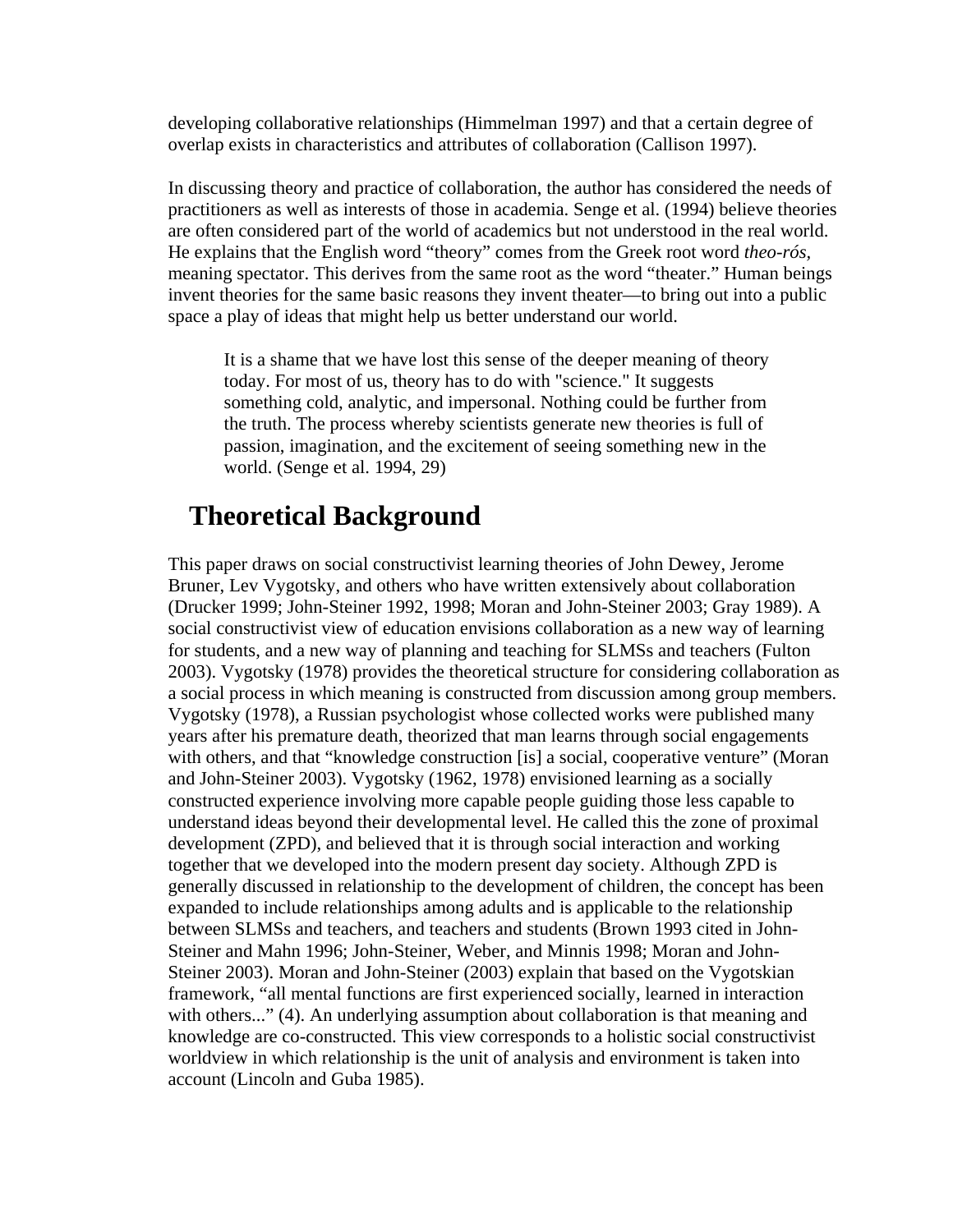# **Section A: Defining Collaboration**

Although there has been an emphasis on collaboration for the past fifty years (Elliot 2001), there is a lack of consensus as to its definition and a limited understanding of the process of collaboration (Jenni and Mauriel 2004). Attributes of the phenomenon include reciprocity (Crow 1998); congeniality (Inger 1993); partnerships (Austin 2000b; Gundergan and Gundergan 2002); interaction between coequal parties (Friend and Cook 2000, 6); cooperation (Fitzgibbons 2000); information sharing, shared vision (Drucker 1999; Senge 1990; Bruffee 1999; Vygotsky 1978; John-Steiner, Weber, and Minnis 1998; Black et al. 2002); joint negotiation of common ground (Olson and Olson n.d., 18); shared power (Johnston and Thomas 1997); dialogue (Clark et al.1996); joint construction of knowledge (Moll and Whitmore 1993; Million and Vare 1997); joint planning (Riordan 1995); complementarity of skills, efforts and roles (John-Steiner, Weber, and Minnis 1998); teaming, strategic alliances, joint ventures (Katenbach and Smith 2001); creating new value together (Kanter 1996, 96); and multi-organizational processes (Himmelman 1997). Kukulska-Hulme (2004) explains that collaboration is a "philosophy of interaction" in which there is an underlying premise of consensus building (264). A definition proposed by Schrage (1990) is:

Collaboration is the process of *shared creation*: two or more individuals with complementary skills interacting to create a shared understanding that none had previously possessed or could have come to on their own. Collaboration creates a shared meaning about a process, a product, or an event. In this sense, there is nothing routine about it. Something is there that wasn't there before. Collaboration can occur by mail, over the phone lines, and in person. But the true medium of collaboration is other people. Real innovation comes from the social matrix... [and] is a relationship with a dynamic fundamentally different from ordinary communication (40–41).

John-Steiner, Weber, and Minnis (1998) proposed a similar definition that states:

The principles in a true collaboration represent complementary domains of expertise. As collaborators, not only do they plan, decide, and act jointly; they also *think together,* combining independent conceptual schemes to create original frameworks. Also, in a true collaboration, there is a commitment to shared resources, power, and talent: no individual's point of view dominates, authority for decisions and actions resides in the group, and work products reflect a blending of all participants' contributions... (Minnis, John-Steiner, and Weber 1994, C-2 cited in John-Steiner, Weber, and Minnis 1998, 776).

In education, collaboration is intended to "promote the most effective teaching possible for the greatest number of students" (Pugach and Johnson 1995, 178). In the library field, Callison (1997) proposes that collaboration for SLMSs means "coplanning, coimplementation, and coevaluation" (37). Russell (2002) explains that collaboration is based on shared goals, shared vision, a climate of trust, respect, comprehensive planning,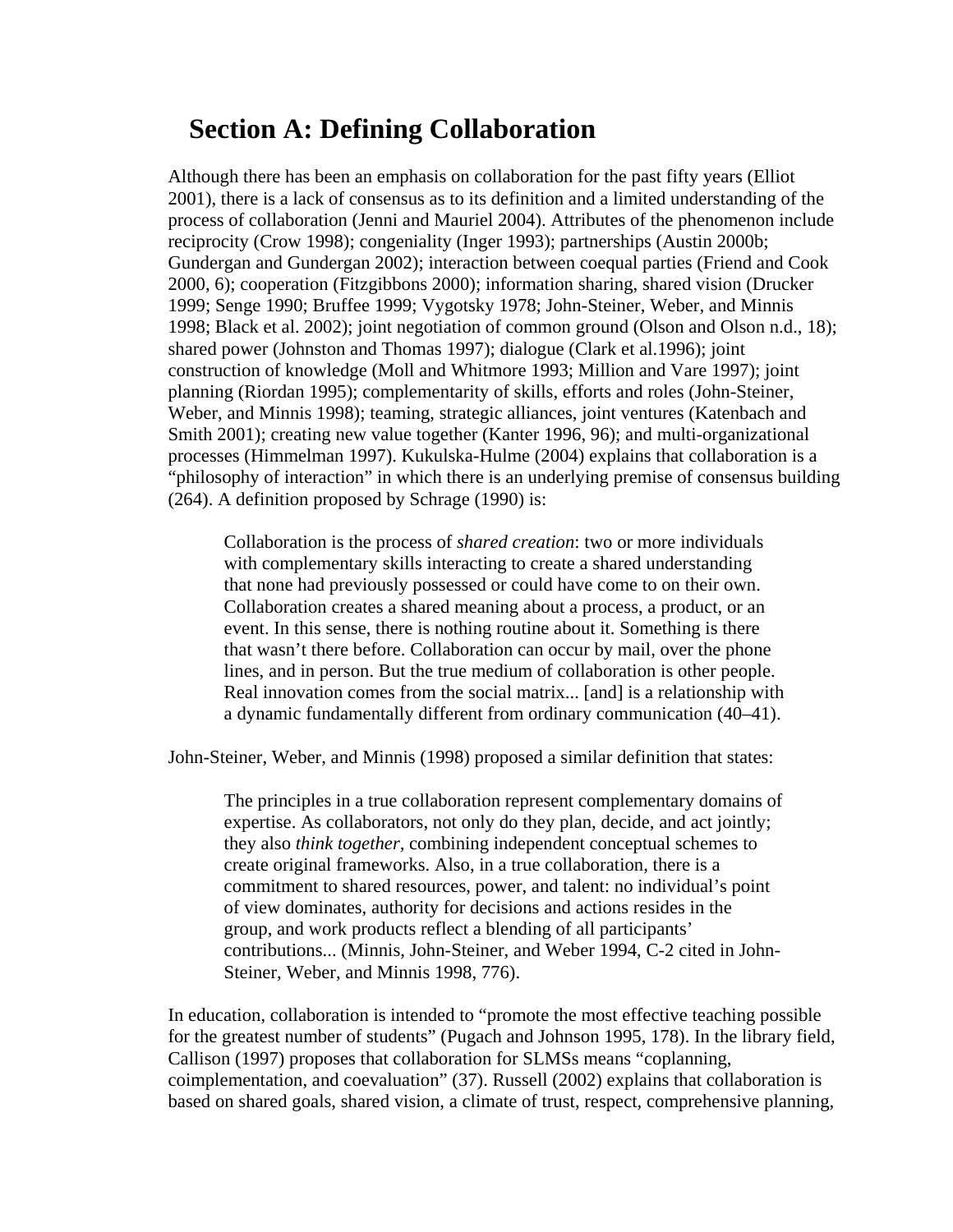and shared risks. "The teacher brings to the partnership knowledge of the strengths and weakness[es] of the students and of the content to be taught. The [SLMS] adds a thorough understanding of information skills and methods to integrate them" (36). Donham's (1999) suggests what true collaboration means for library media specialists and teachers. She states:

When teachers and library media specialists work together to identify what students need to know about accessing, evaluating, interpreting, and applying information; when they plan how and where these skills will be taught and how they relate to content area learning; when they co-teach so students learn the skills at a time when they need them; and when they assess the students' process as they work with information as well as the end product, they have truly collaborated (21).

A definition proposed by (Buzzeo 2002) provides a guide for practitioners. It defines collaborative planning "as two or more equal partners who set out to create a unit of study based on content standards in one or more content areas plus information literacy standards, a unit that will be team-designed, team-taught and team-evaluated" (7).

The definitions highlight what professional guidelines (AASL and AECT 1998) emphasize: collaboration is important to support student learning (49), and to improve delivery of curriculum content by expanding the possibilities of instruction (Haycock 1998; Lieberman 1986). Studies indicate a connection between academic achievement and support from library professionals, particularly when they have collaborated with teachers (Lance n.d.). Collaboration is regarded as a way of changing instruction in order to have a positive effect on student learning outcomes, such as higher standardized test scores (Lance, Rodney, and Hamilton-Pennell 2001, 2002; Lance, Wellburn, and Hamilton-Pennell 1993). Collaboration is also identified as one of the factors that contribute to improved research skills (Kuhlthau 1993). This positive effect is one of the primary reasons collaboration is promoted (AASL and AECT 1998; Morris 2004).

These definitions begin to specify more clearly the meaning of collaboration for SLMSs and teachers. However, for the purposes of developing a more explicit explanation for SLMSs and teachers, a revised definition is proposed. It broadens these definitions to include concepts relevant to twenty-first-century SLMSs. The revised definition reflects fully developed collaboration.

Collaboration is a trusting, working relationship between two or more equal participants involved in *shared thinking, shared planning* and *shared creation of integrated instruction.* Through a shared vision and shared objectives, student learning opportunities are created that integrate subject content and information literacy by co-planning, coimplementing, and co-evaluating students' progress throughout the instructional process in order to improve student learning in all areas of the curriculum.

## **Defining the Concepts**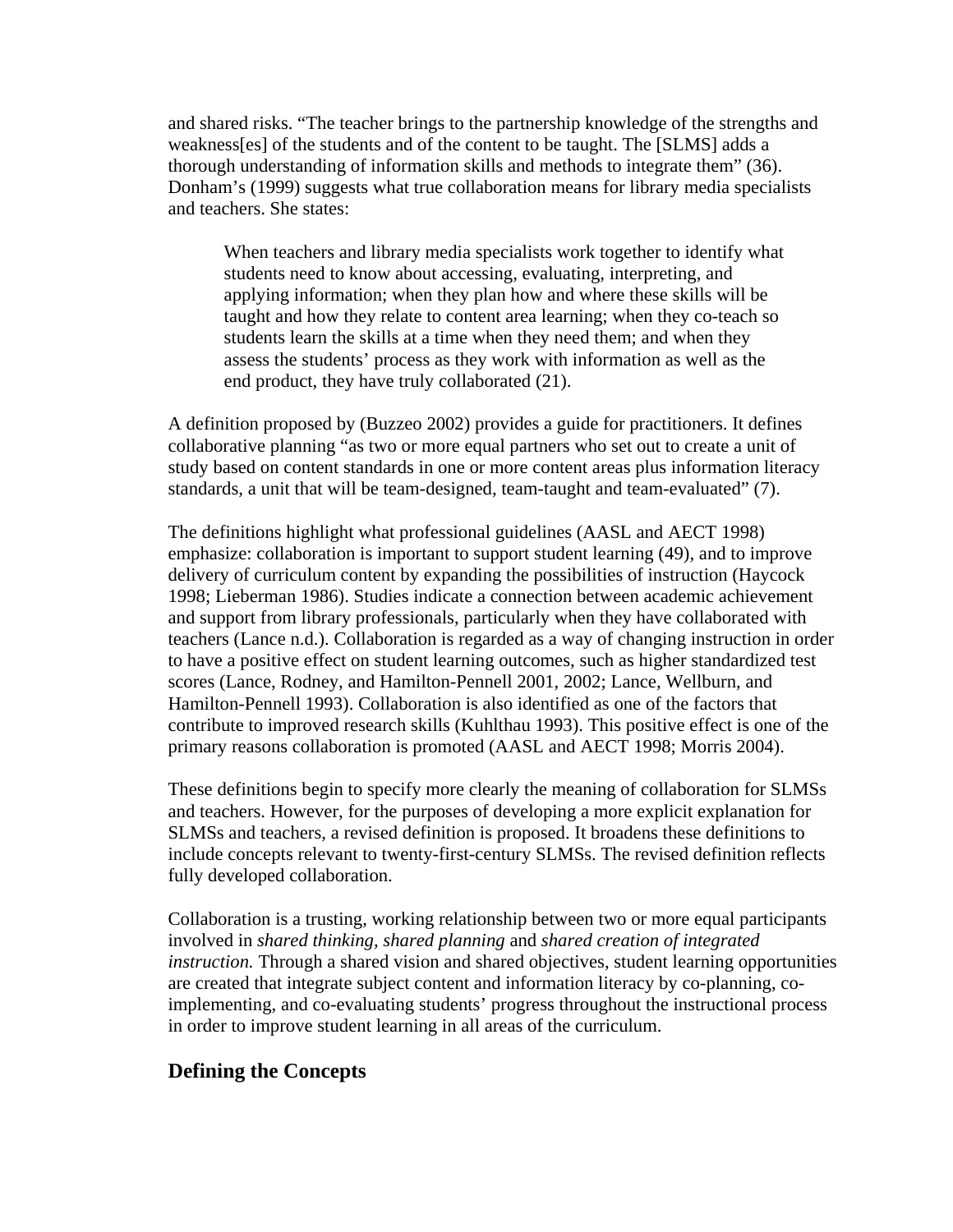#### **Shared thinking, shared problem-solving and shared creation of integrated instruction**

When individuals come together to share their expertise and ideas in order to construct a fresh and innovative way of doing something, they are demonstrating characteristics of fully developed collaboration. Shared thinking or joint participation in thinking together about how to solve a mutually agreed upon "problem" is what is meant by shared problem-solving. The coming together to think about an issue and to plan together as coplanners and co-implementors is jointly carrying the plan to fruition. For a SLMS and a teacher this could mean actual instruction carried out either separately or jointly. Through the process of working together and thinking about how to integrate individual ideas a new understanding evolves that could not have come about through individual efforts. This is the essence of *shared creation of integrated instruction,* which results in the creation of a new educational experience or a learning opportunity. As an example, consider a science lesson on insects for primary students. Teacher and the SLMS meet jointly to think about what to include in the instructional unit. Together they decide how to sequence the instruction to include state and national standards requiring students to be able to identify insect characteristics, recognize differences in habitat and stages in life cycle, and understand the food chain. The teacher's knowledge of the students' developmental level and prior experiences guide the plan to have students work in small heterogeneous groups (Cohen 2004) to create a poster to present to classmates. The teacher and SLMS plan small group discussions in the classroom and in the library, booktalks, readers' theater, and literature circles throughout the unit. The library curriculum integrated into the study of insects reinforces critical thinking, research, and writing processes. Together the teacher and SLMS have shared in the creation of a learning experience that neither teacher nor SLMS could have created alone. They have become collaborators. They share characteristics of teams and groups in that they recognize each other's unique expertise, maintain a certain independence, jointly agree upon common goals, and implement them through mutual support, build trust leading to open and honest dialogue, recognize conflict is normal, and jointly participate in decisions. Unlike teams, members may not depend on a "leader" or "final authority" (Preeble and Frederick, n.d.). The learning experiences created through collaboration engage students in a process that makes learning more meaningful and less difficult. The process is one that develops their ability to find, use, and evaluate information in books and on the Web and develops additional abilities in writing, critical and creative thinking, and inquiry. After the educational experiences have been completed, SLMS and teacher reflect on what was successfully taught and why, and how to improve it in the future. This is co-evaluation.

#### **Trusting, working relationship**

"Trust can lead to cooperative behavior among individuals" (Jones and George 1998, 531). Efforts to define trust extend across the social science fields (Black et al. 2002; Luna-Reyes, Cresswell, and Richardson 2004; Olson and Olson, n.d.) but there is little agreement on its definition (Mayer 1995). Broadly defined, trust is believing that when an individual mutually agrees to carry out a responsibility it will be carried out as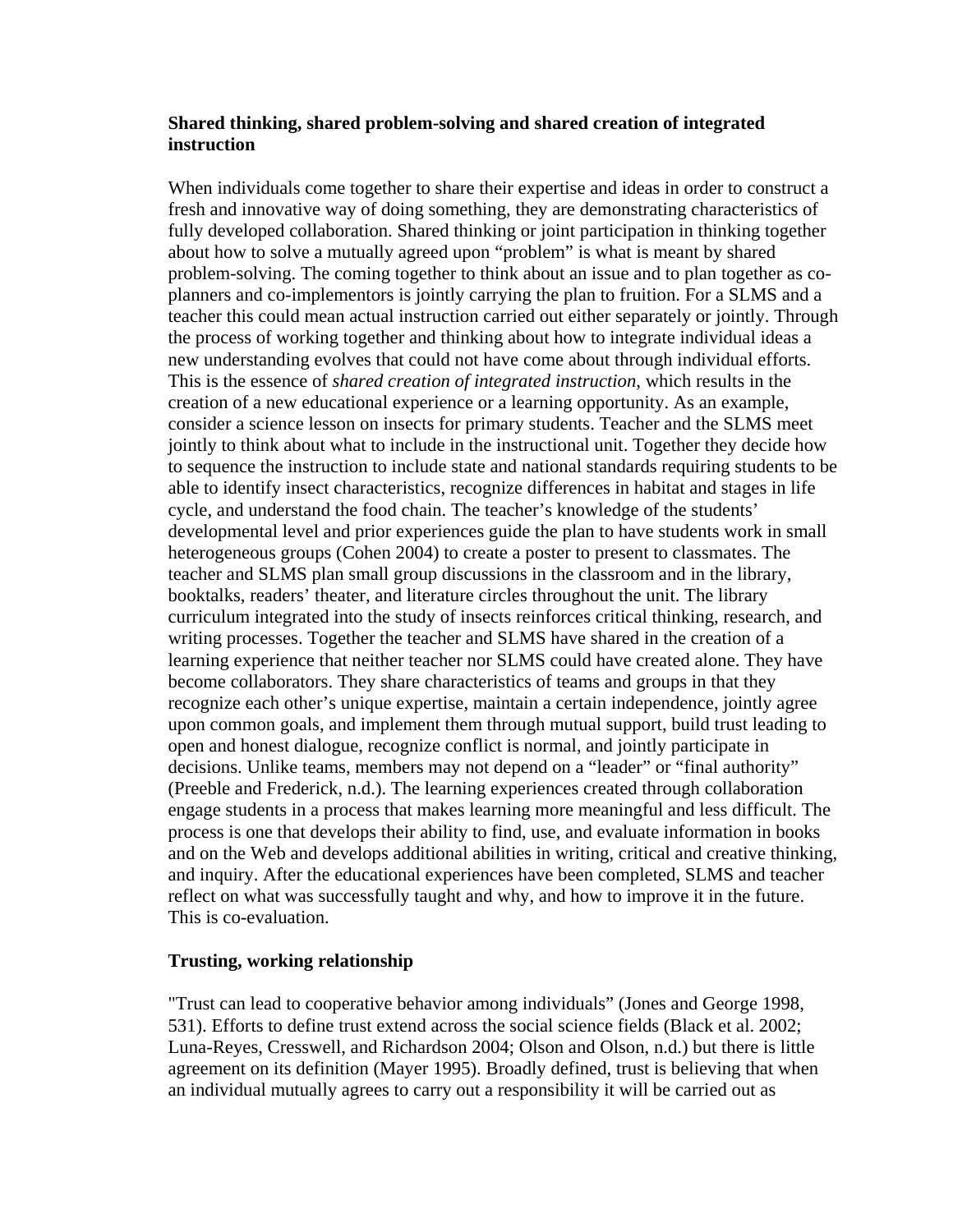promised (da Costa 1995; Riordan 1995). Trust is also viewed as a characteristic of a person. This characteristic has been called "propensity to trust" (Luna-Reyes, Cresswell, and Richardson 2004, 8). Others envision trust as evolving over time as individuals learn how to establish a relationship through "an ethic of caring" (Noddings 1988, 219; 1992), mutual respect, and completion of work promised by participants of a collaborative endeavor. Some risk is involved in trusting relationships particularly when it is thought of in terms of "a social relationship in which principals— for whatever reason—invest resources, authority, or responsibility in another to act on their behalf for some uncertain future return" (Shapiro 1987, 626). Most relationships involve some form of trust. These can be built on various forms of interpersonal needs from shallow dependence, shallow interdependence, deep dependence, and deep interdependence "depending on the type and depth of the interdependence of the relationship" (Sheppard and Sherman 1998, 422). Dependence occurs when an individual's outcomes "are contingent upon the actions of another" (424). Interdependence is a "unidirectional dependency" (424). Collaboration in which thinking together occurs involves deep dependence, and relies on collaborators' honesty and integrity. Shallow dependence would be exemplified in collaborative relationship in which there is little at stake. DiPardo (1997) explored how trust affected successful collaboration teams and found that members needed time to "explore one another's thinking, to establish the sort of trust that makes open disagreement possible" (101). Communication and interaction are also central to trust building (Kanter 1996; Austin 2000b). Communication is most effective when collaborators work out in advance a "shared language" (Bernbom, Lippincott, and Eaton 1999), particularly when they are from different fields.

#### **Content Areas**

Content areas are subjects taught in school, including mathematics, science, art, music, drama, English, social studies, geography, history, physical education, and foreign languages, art, music, and drama. In the elementary grades, subject content areas are generally taught by the classroom teacher. In the middle grades and high school, specialist teachers are designated for each content area.

#### **Library Curriculum**

The library curriculum involves the development of information literacy: knowledge of how to access, evaluate, synthesize, and use information selectively from a wide variety of sources and formats. It also involves the ability "to effectively communicate or present results to relevant audiences" (Callison 2003, 229). SLMSs help students prepare for research projects by introducing them to databases and bibliographic references and establishing the authority of content and publishers. Information literacy is considered essential for students to succeed in school (Donham 1999; Southern Regional Education Board n.d.). Through these experiences students develop multiple cognitive processes, such as selecting, organizing, integrating, encoding, "complex technical or physical processes" (Callison 2003, 184), "process of inquiry" (210), and the research process (Kuhlthau 1993). Students also develop critical thinking and writing ability.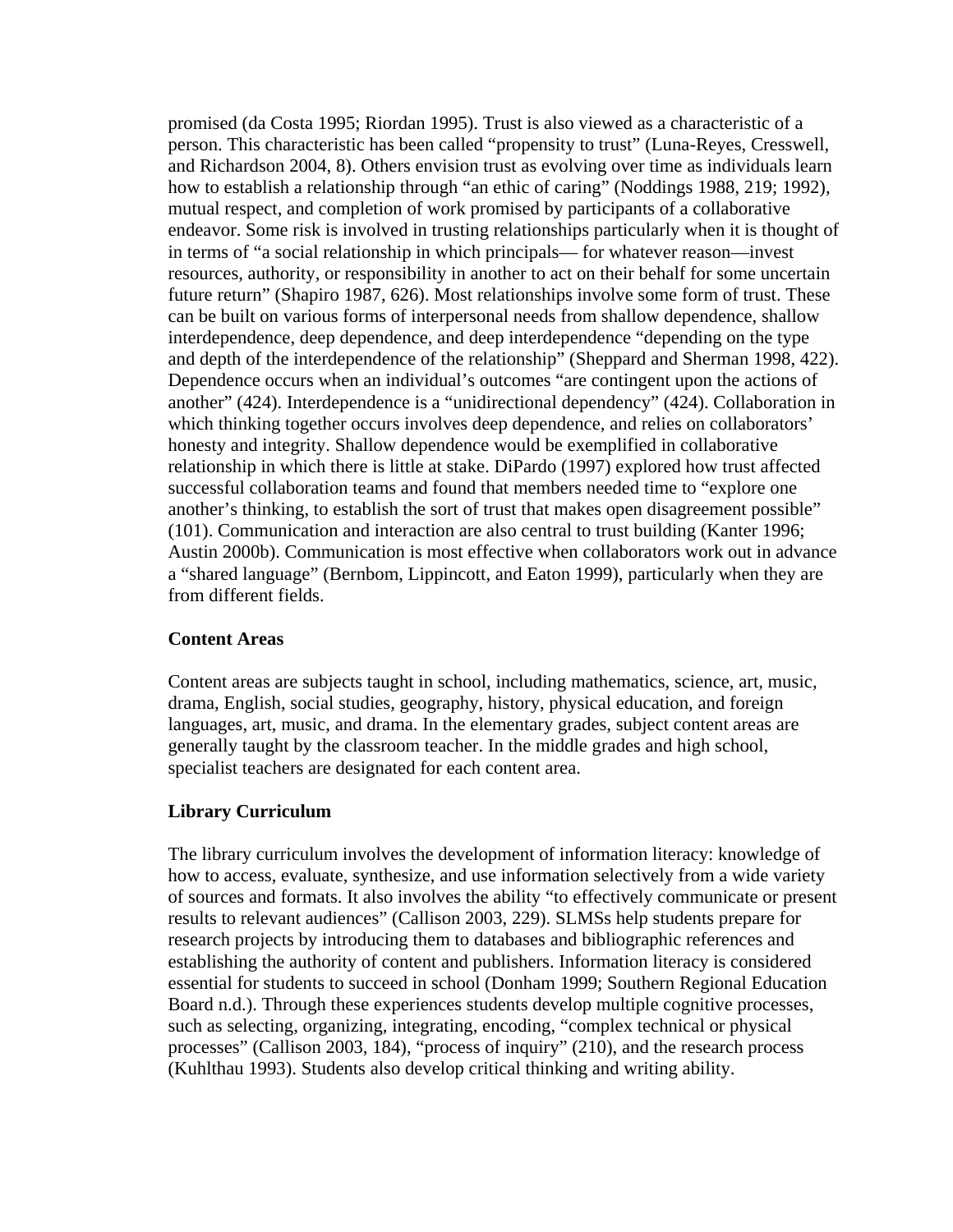### **Integrating Content and Information Literacy Standards**

Content standards are a complete set of outcomes or learning expectations that all students are expected to reach. National, state, and district standards create a framework for what is taught in schools. Standards for information literacy establish essential skills related to information needs, such as finding, interpreting, analyzing, and using information. These form the library curriculum. When SLMSs and teachers integrate content and information literacy, students learn how to make use of a wide range of resources and broaden their knowledge and understanding of information taught in the classroom (Woolls 2004). Students also experience a broader use of abilities developed in the classroom through the development of information literacy. For example, research projects initiated around a classroom learning experience are integrated into library instruction creating a holistic curriculum in which students are able "to take part in the process of knowledge-getting" because "[k]nowing is a process not a product" (Bruner 1968, 72).

## **Shared Vision and Shared Objectives**

Shared vision brings individuals together to work around the same idea or overall plan. Individuals who collaborate at this depth find each other "indispensable" to their core mission (Rabuzzi n.d.). *Shared vision* means that teachers and SLMSs jointly develop common plans for delivering instruction or have a common purpose for integrating content and information literacy in a teaching situation. Common plans include shared objectives for instruction. At a minimum, shared objectives involve a common plan for a specific lesson. However, shared objectives can be established for units of study, or for the entire curriculum.

## **Equal Partners**

In collaboration, equal partners work together to move things forward. Those participating in the collaborative effort are seen as having equitable roles in decision making as well as in work carried out (Million and Vare 1997). The focus of the partnership revolves around shared objectives, not issues of power. When power structures are ignored, the possibility of having more open communication is increased (Romer and Whipple 1991; Gray 1989; Hattrup and Bickel 1993) and the road is opened to build consensus on objectives (Morris, 2004). In collaborative relationships, equal partners resolve their conflict through discussion and agreement rather than authoritarian decisions (Hattrup and Bickel 1993). SLMSs are encouraged to take a "leadership role" in collaboration by demonstrating a willingness to work with teachers or initiating collaboration. Leadership as it is used here means leading others without force or coercion toward a shared objective (Wu n.d.) and is not meant to detract from an equal partnership, or impose a level of authority to the collaborative relationship.

## **Learning Opportunity**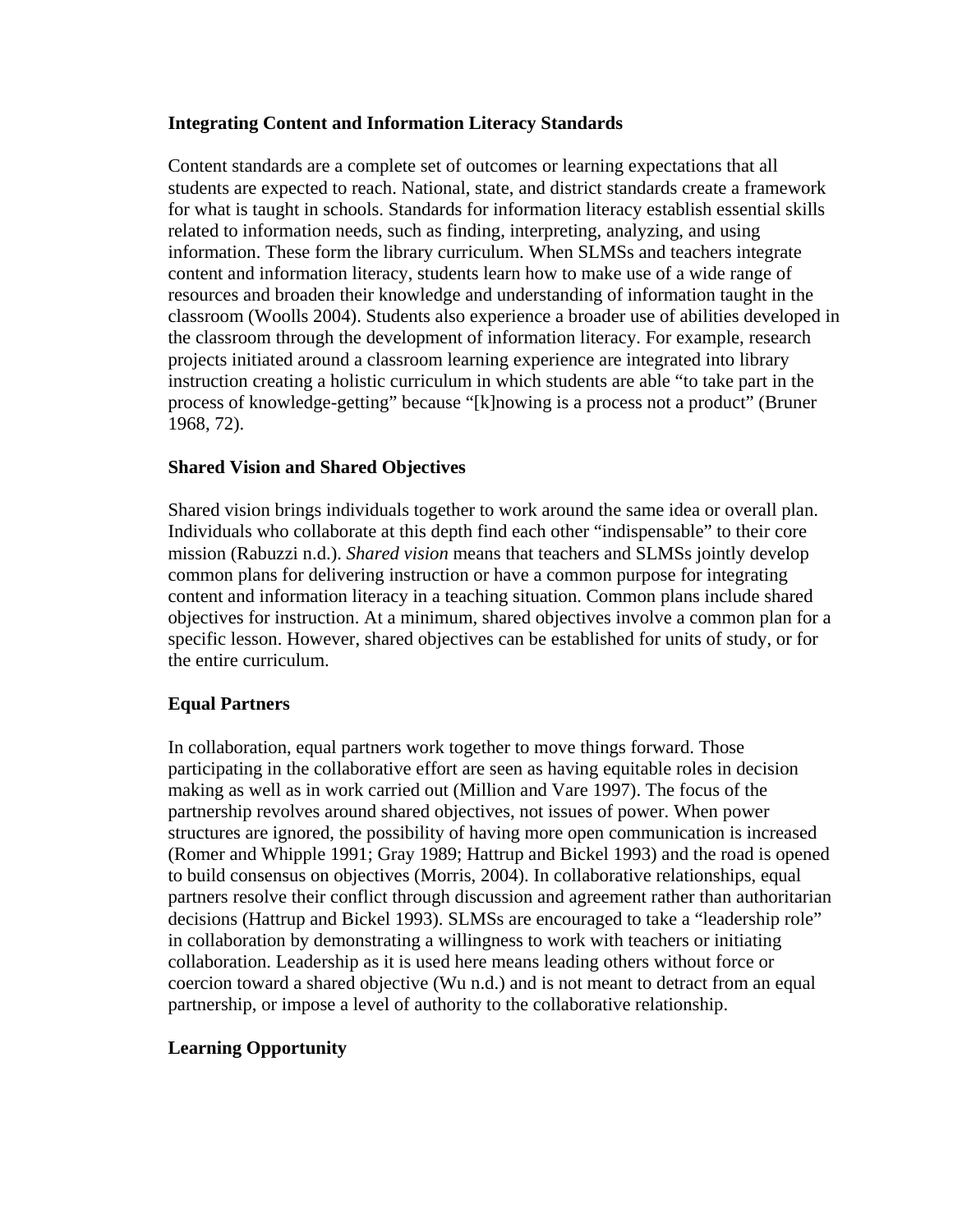Learning opportunities are lessons, activities, or experiences brought about by SLMS and teacher as they share with each other their knowledge about their areas of expertise and their knowledge about students with each other. Learning opportunities are sequenced for the learner to facilitate their understanding of material being taught (Bruner 1968). Through collaboration, teacher and SLMS discuss factors that affect students understanding of materials. Examples of these factors are individual differences, developmental levels, and prior experiences (Bruner 1968). Together collaborators use their expert knowledge of content to create sequenced learning opportunities for students. These types *of learning opportunities* demonstrate innovative instruction intended to help students develop a deeper more lasting and meaningful understanding of content and information literacy. Learning opportunities encompass units of study, lessons, projects, programs, textbooks, literature, conversations, or exercises. Collaboration to create learning opportunities throughout the curriculum not only considers predisposition, structure, sequence, and reinforcement, but also take into account the process of knowledge getting (Kuhlthau 1993), and individual differences of students (Bruner 1968). Through collaboration, planning of learning opportunities is carried out jointly with each participant executing different but complementary aspects of the instruction.

# **Section B: Models—Multiple Perspectives**

The process of collaboration is complex (Lieberman 1986; John-Steiner, Weber, and Minnis 1998; Wood and Gray 1991; Riordan 1995; Magolda 2005; O'Malley 1989), and despite multiple models and definitions (John-Steiner, Weber, and Minnis 1998) it is difficult to achieve. As an example, SLMSs and teachers have yet to fully engage in collaboration even though they have had the benefit of a conceptual framework for more than twenty years to assist them (Loertscher 1982, 1988, 2000).

In this section, the author proposes four models of working relationships between teachers and SLMSs often used to describe collaboration. These models evolve from Loertscher's Taxonomy (1982, 1988, 2000) and an extensive review of the literature on collaboration. The models are Model A: Coordination; Model B: Cooperation/Partnerships; Model C: Integrated Instruction; and Model D: Integrated Curriculum. The labels *coordination* and *cooperation* are commonly used in the literature to identify collaborative efforts (Austin 2000b; Fishbaugh 1997; John-Steiner, Weber, and Minnis 1998; Leonard and Leonard 2003; Loertscher 1982, 1988, 2000; Roberts, 2004). The author will argue that although these are often used interchangeably, there are distinct differences involved in coordination and cooperation. *Coordination* and *cooperation* may evolve into full collaboration but they serve markedly different purposes. Pollard (2005) explains, "In many people's minds [collaboration is] indistinguishable from *cooperation* and *coordination,* which are less elaborate and less ambitious collective undertakings" (n.p.).

The primary distinctions among the models are: (1) intent of the working relationship or reason for working together; (2) intensity or degree of involvement, commitment ,or participation among participants (hereafter intensity); and (3) interest in improving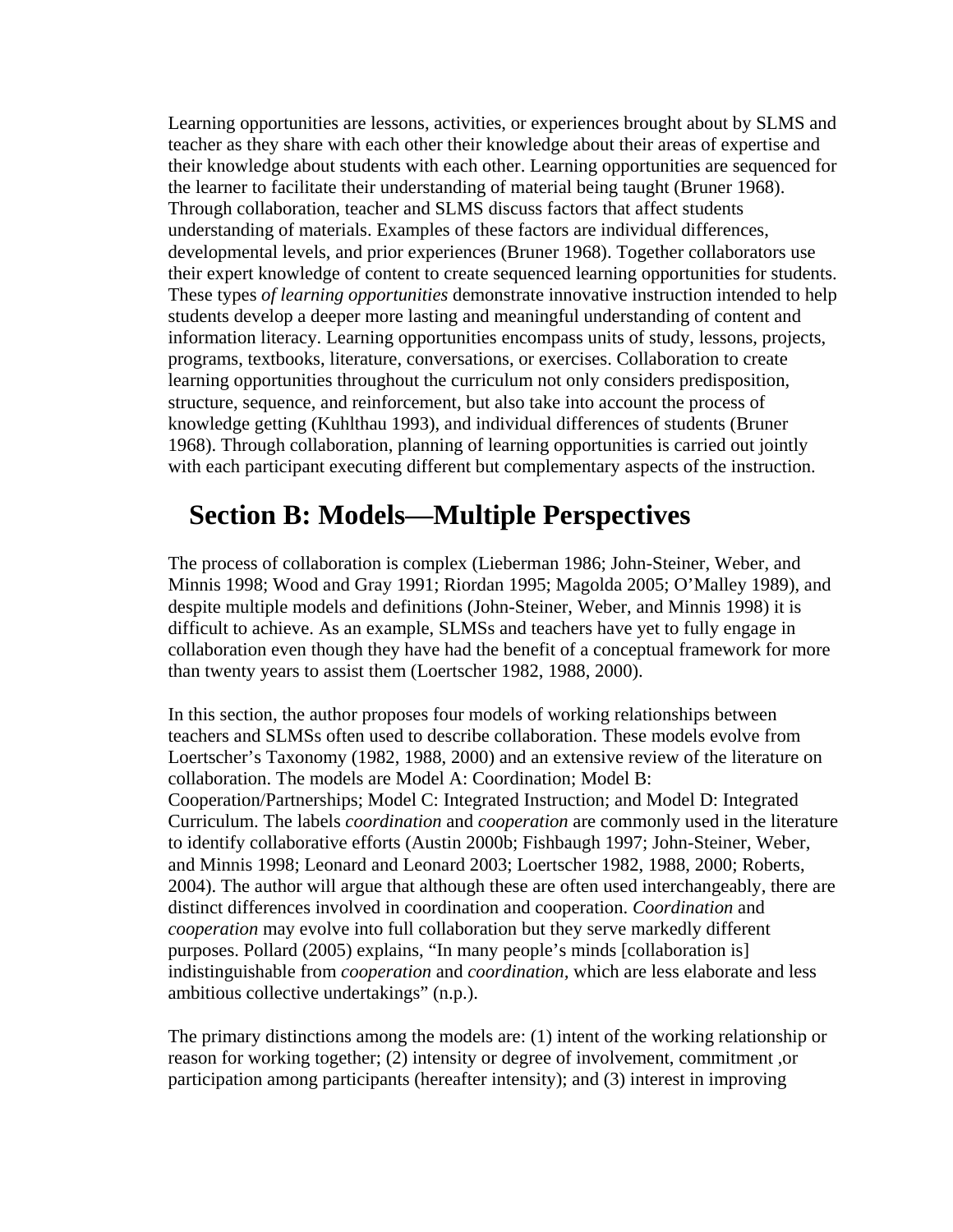student academic achievement or the extent to which the effort focuses on improving student outcomes.

Loertscher's (1988) classification describes various types of working relationships between SLMSs and teachers apparent in many schools. Loertscher provides two taxonomies: the Library Media Specialist Taxonomy—Levels 1–11, and The Teacher's Taxonomy of Resource-Based Teaching and Learning—Levels 1–8. The levels within these taxonomies do not correspond to each other except at two levels. Level 1 of both taxonomies reflects no involvement between SLMS and teacher, and Level 11 of the library media specialist taxonomy and Level 8 in the teacher taxonomy reflect involvement of the SLMS and teacher in curriculum development. There are similarities in the remaining levels, but not a one-to-one correspondence. Figure 1 provides a summary of Loertscher's classification.

The levels in Loertscher's taxonomies represent varying degrees of intensity between teacher and SLMSs. High levels of intensity in these working relationships indicate that all the needs of a collaborative partner are met, and that partners are highly responsible and dedicated. In the first level of Loertscher's taxonomies, teacher and SLMS are independent of one another and there is no involvement between the two. In the higher levels of the taxonomies, intensity increases to an optimum level of fully developed collaboration. Figure 2 identifies Loertscher's levels in approximate relationship to the four models and illustrates the range of involvement between teacher and SLMS. In the professional literature *collaboration* is clearly focused on high levels of engagement between SLMSs and teachers in order to improve student academic achievement (Haycock 2003; Anderson 1999).

Models A, B, C, and D involve a certain amount of networking as a precondition. Networking is a way for people to get to know each other and is important in building trust (Austin 2000b). The models also involve some form of shared objective, which becomes part of the reason participants come together. The models may or may not build on each other (Callison 1999). For example, Model A: Coordination does not have to have occurred for other models to be implemented. However, it may happen that an insignificant project involving coordination will build the trust needed for more involved collaborative efforts (Austin 2000b). For these efforts to be successful, however, high levels of trust are necessary (Lewis 1999) and participants must be seen as experts in their field. Research indicates that as collaborators become more involved in their work together and their responsibilities increase, levels of trust and knowledge increase (Black et al. 2002; Million and Vare 1997).

## **Model A: Coordination**

This model represents a common practice of bringing groups, organizations, and individuals together to exchange information or alternate activities (Himmelman 1997). In this model people come together to help one another or to make their own work run more efficiently. Arranging schedules and making necessary adjustments in time, place, or work to avoid overlap in included in coordination (Pollard 2005). SLMSs and teachers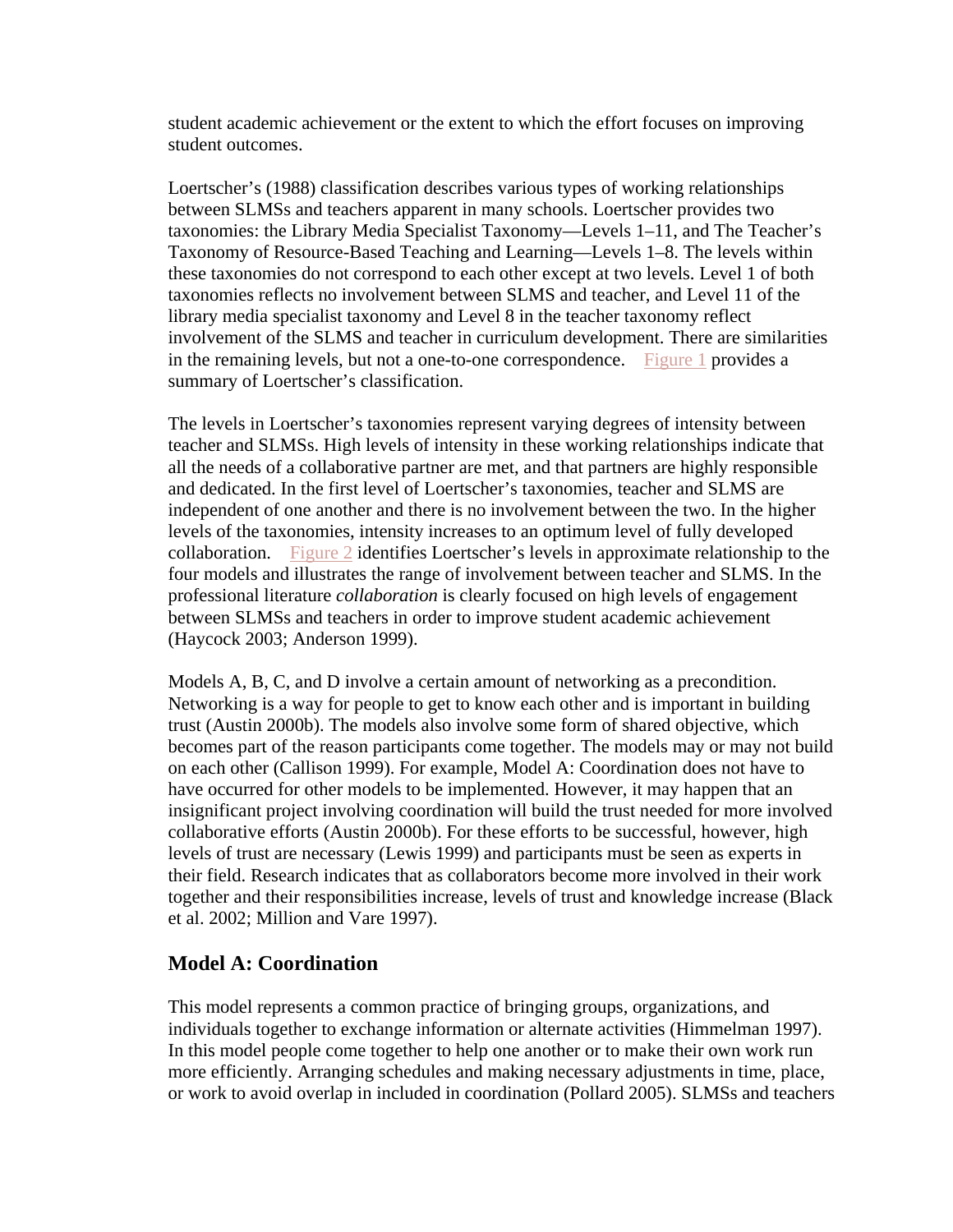have a long history of coordinating joint functions, events, and practices that are mutually helpful to each other and provide students with opportunities that might not otherwise be possible (Ford 1996; Fox 2001). The joint efforts may or may not directly relate to student learning, however. Coordination might include shared resources, time, space, or students (Fine 2001). Coordination is often associated with regulating interaction of participants or events for their common benefit (Fine 2001). For example, the SLMS may coordinate activities for teachers in order to accommodate a greater number of students using the library. Coordination may improve the flow of activities, or reduce duplication of events (Loertscher 2000). In Figure 3, a spelling bee may be coordinated with different grade levels from different schools so that teachers can plan one event in the library rather than multiple events. SLMS and teacher may coordinate schedules for book fairs to accommodate different grade levels at different times. This model denotes the idea of efficiency in working together rather than one directly focused on student outcomes. Indeed, it could become a catalyst for more intense relationships by developing trust among participants, but, in general, coordination requires a minimal amount of involvement by participants. In fact, most events, projects, and activities that require scheduling are coordinated by one person (project coordinator) in communication with others.

Coordinate has another meaning, *equal to another,* when used as a noun (Winer and Ray 1994; Mattessich et al. 1992, 2004, Grover 1996). This meaning is not generally the one implied in discussions of collaboration. Coordination is used in this paper to define a less intense form of collaboration requiring less formal relationships, commitments, resources and time among participants (Pollard 2004; Himmelman 1997) and therefore may have less of an effect on student academic achievement.

## **Model B: Cooperation/Partnership**

The cooperation/partnership model is frequently associated with management literature (Austin 1998, 2000a; Peter F. Drucker Foundation 1996). It involves two or more entities working together by agreement on similar goals or endeavors. Cooperation and partnerships requires more of a commitment than coordination. Kanter (1996) makes an interesting analogy between partnership alliances among companies and best marriage practices. Both situations are improved when partners meet the following criteria: individual excellence; importance; interdependence; investment; information; integration; institutionalization; and integrity, which includes mutual trust (109). When these criteria are met "the relationship … creates substantial change within each partner's organization" (97). Partnerships are common in management where an end product is developed (Kukulska-Hulme 2004, 262–80). This management concept may underlie the use of the term in situations where SLMSs and teachers share responsibilities for an end product, such as displays for school science fairs.

In education, cooperation is more commonly used to describe relationships (AASL and AECT 1998; Monsour 1995) with members who come together to share funds, space, collections, shared time, and students for the benefit of students (Fine 2001; Fitzgibbons 2000). In some instances, individuals divide responsibilities (McInnerney and Roberts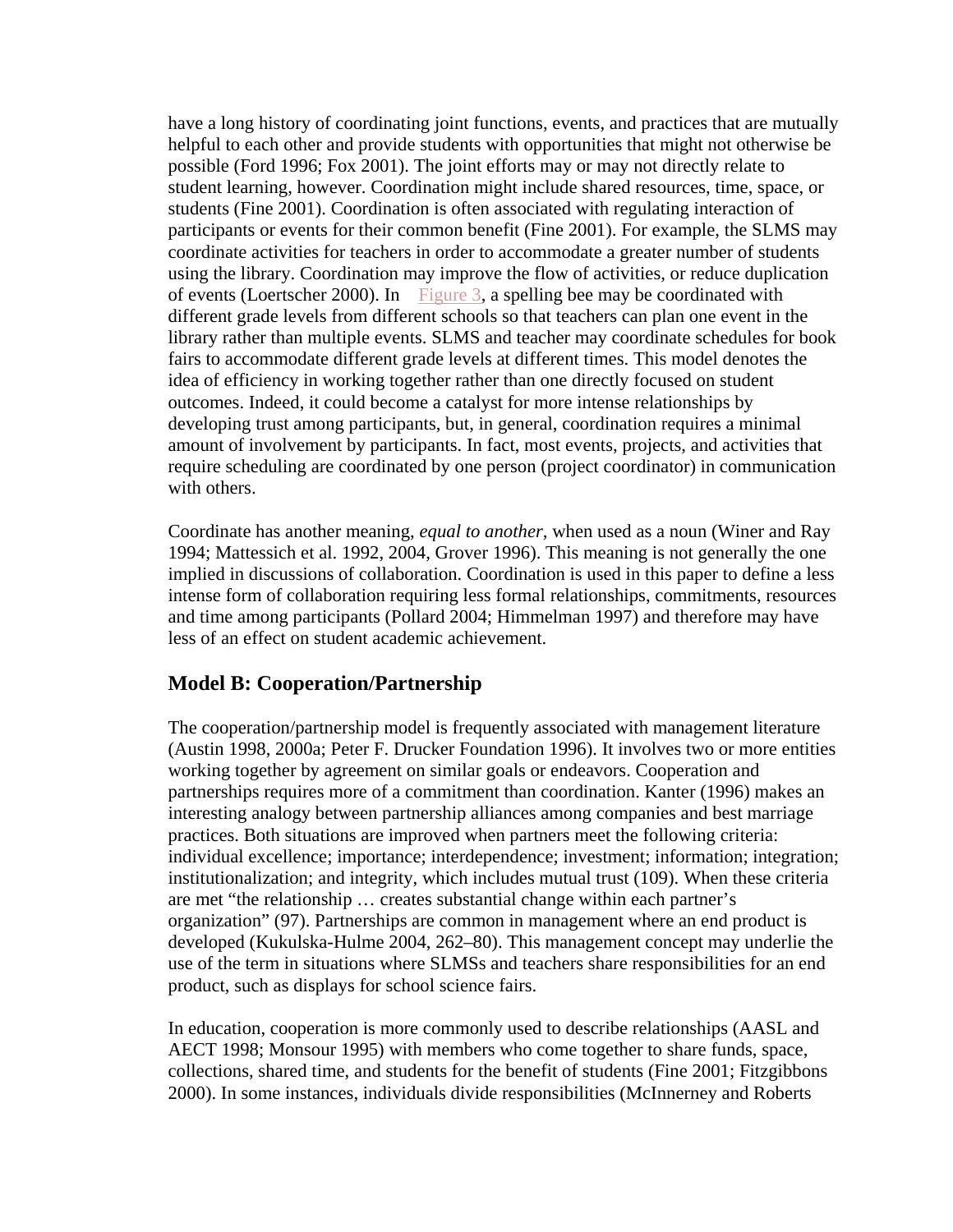2004). Cooperation involves a higher level of intensity, which often develops greater trust (Austin 2000a, 2000b) and confidence in working with one another. However, a minimal amount of effort on the part of one partner is also possible. For example, the SLMS might provide a book collection for a classroom lesson. This is often considered cooperation but it does not necessarily involve deep commitment, intensity of communication, or depth of co-planning by participating members although movement in that direction could occur. Cooperation may improve working relations for cooperating members by developing a collegial relationship and a friendly environment conducive to teaching and learning (Doiron and Davies 1998; Scott and Smith 1987; Leonard and Leonard 2001b)and job productivity (Schultz and Abbey 2001, 159–75).

Cooperation and partnership involve setting goals and reflect a philosophy of teamwork, cooperation, and networking (Himmelman 1997). These suggest interdependence (Pollard 2005) among members of the team. In teaching, cooperation is also used to describe an instructional strategy that brings students together to work on projects (Slavin 1995; Cohen 2004). Most cooperative learning involves projects divided into parts and assigned to cooperating partners (U. S. Office of Research Education 1992; Roschelle and Teasley 1995). Each partner completes a part, which contributes to an end product. In cooperative projects, often one partner is assigned (or undertakes) a major role and minor roles are assigned to others. In Loertscher's (1982, 1988, 2000) taxonomy, cooperation is reflected in the SLMS's willingness and ability to gather materials or resources to support teaching. Cooperation does not necessarily imply shared power or an equitable division of authority, nor does it necessarily reflect shared thinking or shared planning. An assumption underlying relationships involving cooperation between SLMS and teacher is that the SLMS is a support for the teacher. The notion of equal partners is not apparent in the words used by practitioners and in the literature (AASL and AECT 1998; Loertscher 1882, 1988, 2000). As an example, such terms as *support, help, assist, contribute,* and *aid,* are found in discussions about cooperation, indicating a one-way direction or onesided relationship. This may also be true of partnerships. The relationship may be unequal but mutually beneficial. As an example, partnerships between a prosperous corporation that employs youth from underfunded school districts involves unequal partners but benefits the school by providing students with career opportunities and the corporation with a guaranteed workforce (Gray 1989) (figure  $4$ ).

## **Model C: Integrated Instruction**

SLMSs and teachers are involved in *shared thinking, shared planning,* and *shared creation of integrated instruction* when their collaborative effort integrates content instruction and library instruction. Collaborators conceptualize together in addition to sharing responsibility. They are equal partners focused on integrating their expertise in meaningful learning experiences intended to help students reach their potential (Dewey 1963). The SLMS and teacher each contribute to the instruction. In many instances, the SLMS is also a teacher. The teacher and SLMS are experienced in developing subject content and library curricula. Information literacy from the library curriculum and subject content curriculum are integrated to provide students coherent instruction that may not be present when content and information literacy are introduced separately. The collective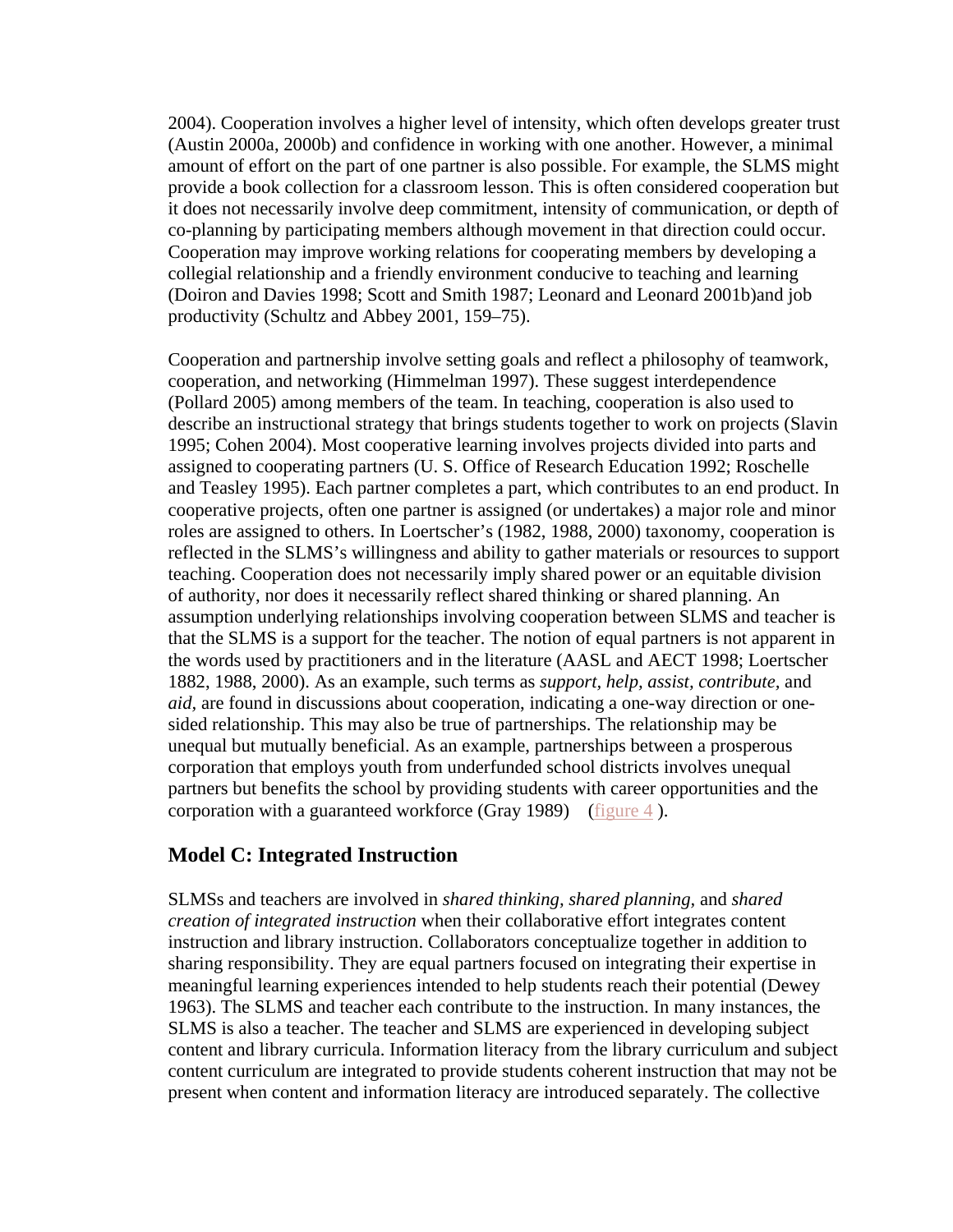wisdom of the SLMS and the teacher expand opportunities for learning. The SLMs is knowledgeable about standards at a local, state, and national level and is able to teach information literacy and understand how information literacy should be integrated into content instruction to develop processes, including critical thinking, writing, and research. Collaborators work side-by-side to plan activities, lessons, and units, creating a synergy that allows them to develop together what they could not develop alone (Friend and Cook 2000). In education and library environments, the deep-thinking intellectual activity of Model C is at the heart of collaboration, and is directed at the specific purpose of enhancing the educational outcomes of students (Dewey 1963). By having a shared objective at the course level, SLMS and teacher focus on student outcomes. The collaboration reflects an "intellectual operation" (Dewey 1963, 69) that distinguishes it from partnerships, cooperation, and sharing.

The SLMS or teacher initiate collaboration around a shared objective and integrate classroom curriculum and library curriculum through co-planning, co-implementing, and co-evaluating in order to improve student learning. Through the process of collaboration, the SLMS and teacher create meaningful lessons, which improve the student's conceptual development (Bruner 1968). Through this process teachers and SLMSs expand their individual potential and create jointly what would be beyond their capacity individually. Figure 5 illustrates elements of Model C: Integrated Instruction.

# **Model D: Integrated Curriculum**

When the process described in Model C occurs across the entire curriculum with the SLMS collaborating at some time during the school year with every teacher in the school to plan, implement, and evaluate the content of instruction integrated with library curricula, Model D results. In this model, the principal is essential. He or she is responsible for establishing a norm for the school environment in which people work together. The principal can facilitate flexible scheduling, professional development, and distribution of resources that provide time for meeting and encourage classroom and library faculty to collaborate on instruction. The principal is responsible for opening up opportunities for faculty to take an active role in decisions involving curricular planning through regularly convened discussions and meetings. The principal acquires needed resources for the library and the classroom. When collaboration is successful in improving student outcomes, the principal can use data collected to provide evidence to those who allocate resources that collaboration is worth continued funding. Most importantly, the principal recognizes the SLMS as a co-equal to teachers who is capable of developing and implementing curricula. Collaboration in Model D ensures that the curriculum is aligned with standards, which is an area of expertise of twenty-first-century SLMSs. In Model D, input from the SLMS is integral to the process of planning and implementing schoolwide instruction and proposing curricular changes when needed.

When collaboration involves an integrated curriculum, SLMSs and teachers become more adept at integrating content and library curricula through their shared experiences. One or both collaborators know the standards for subject content areas (math, science, language arts, music, foreign language, and so on) and for information literacy. They also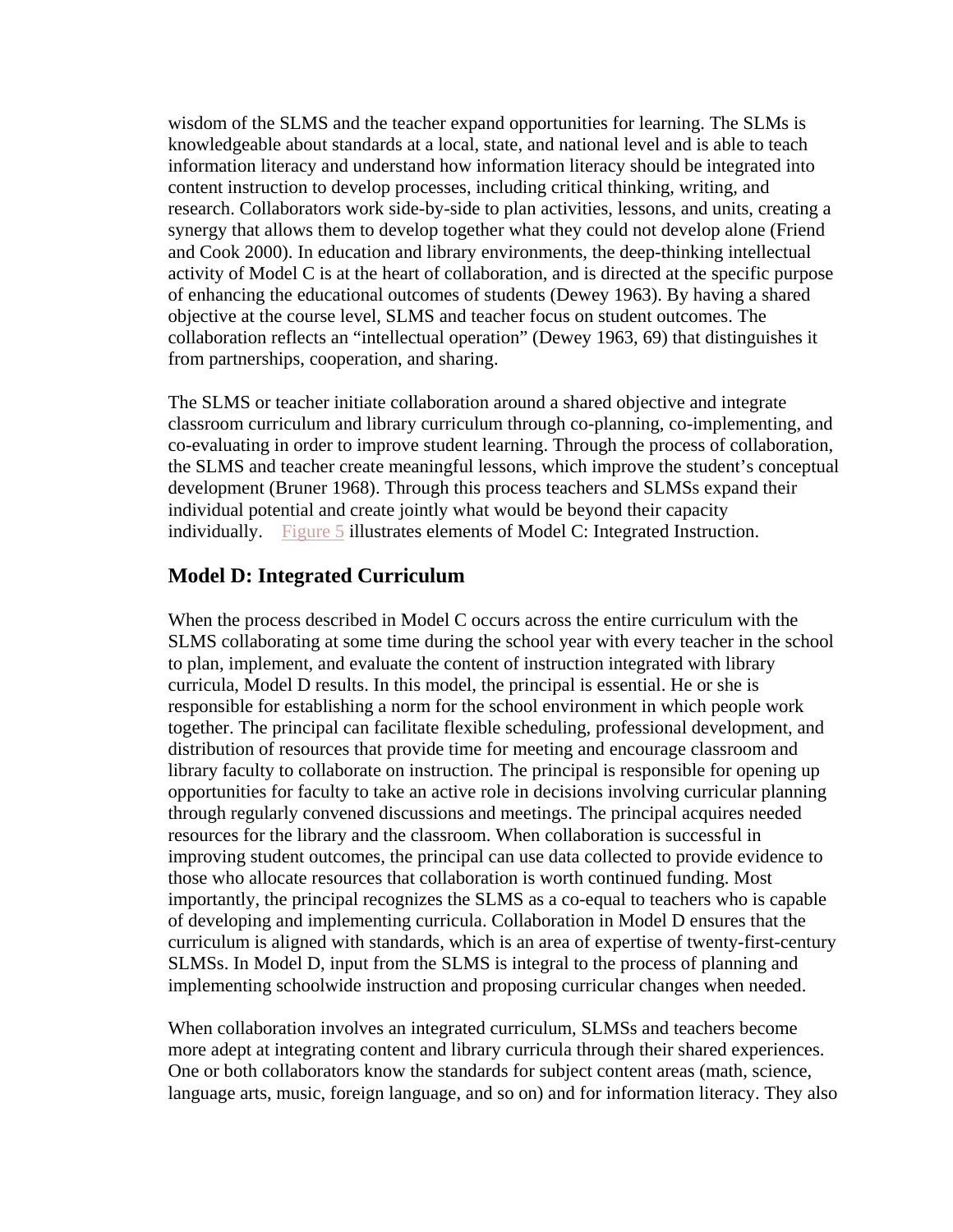know how to use innovative instruction to ensure standards are met at every grade level. In most cases, elementary teachers know the standards for the grade level they teach, and high school teachers know the standards for their subject area. SLMSs, however, are in a unique position of knowing both. They generally know the standards for the library curriculum, which includes information literacy, as well as standards for grade levels and subject areas. SLMSs who collaborate with teachers to integrate subject content and information literacy must, through professional development, keep abreast of changes in technology and information that supports student learning. The ease with which SLMS can access information makes this possible and prepares them to contribute fully to Model D. The model reflects major responsibilities for SLMSs. However, when seen as a process that is implemented systematically over time and makes use of modern teaching strategies such as integrated thematic instruction (Kovalik and Olsen 1994), the task seems less daunting. It is suggested that long-range planning of three to five years may be required for deep-level collaboration such as that suggested in Model D to occur (Haycock 1999; Morris 2004). Figure 6 illustrates Model D.

# **Section C: Attributes and Activities of Collaboration**

Attributes of collaboration identified in the literature such as friendliness, congeniality, collegiality, reciprocity, respect, propensity to share (shared vision, shared thinking, shared problem solving, shared creation of integrated instruction), trust, flexibility, and communication are essential in varying degrees for each models to be effective. Attributes of collaboration are characteristics that describe qualities, features, or activities apparent within the definition of the phenomenon. The four models of collaboration demonstrate progressively complex relationships among individuals who have different roles and positions of authority but who share a common goal. In the case of teachers and SLMSs, their goal is to improve the education of students. As the roles of the collaborators are redefined to meet the needs of each other and of their students, the process becomes more rigorous and more dependent on individual characteristics to sustain the effort. Model A requires a minimal number of attributes for collaboration to be successful, while Models C and D require considerably more effort because of the level of commitment required, degree of perceived importance of the collaborative effort, amount of time available, and amount of energy required. In Model D, increased effort may also be needed to negotiate relationships inasmuch as there are many more individuals with whom to be friendly, reciprocate, respect, and trust. The unique activities that surface as key elements of models that are more integrative are shared thinking, shared problem solving, and shared creation of integrated instruction. These may be the core elements of collaboration that lead to improved student outcomes. How these attributes are acquired, developed, and sustained is the subject of future research (see figure 7).

# **Section D: Impediments or Enablers to Collaboration**

A number of inhibitors and enablers affect collaboration. Two identified in the literature are time and the school principal (Leonard and Leonard 2003; Morris 2004; Oberg 1995;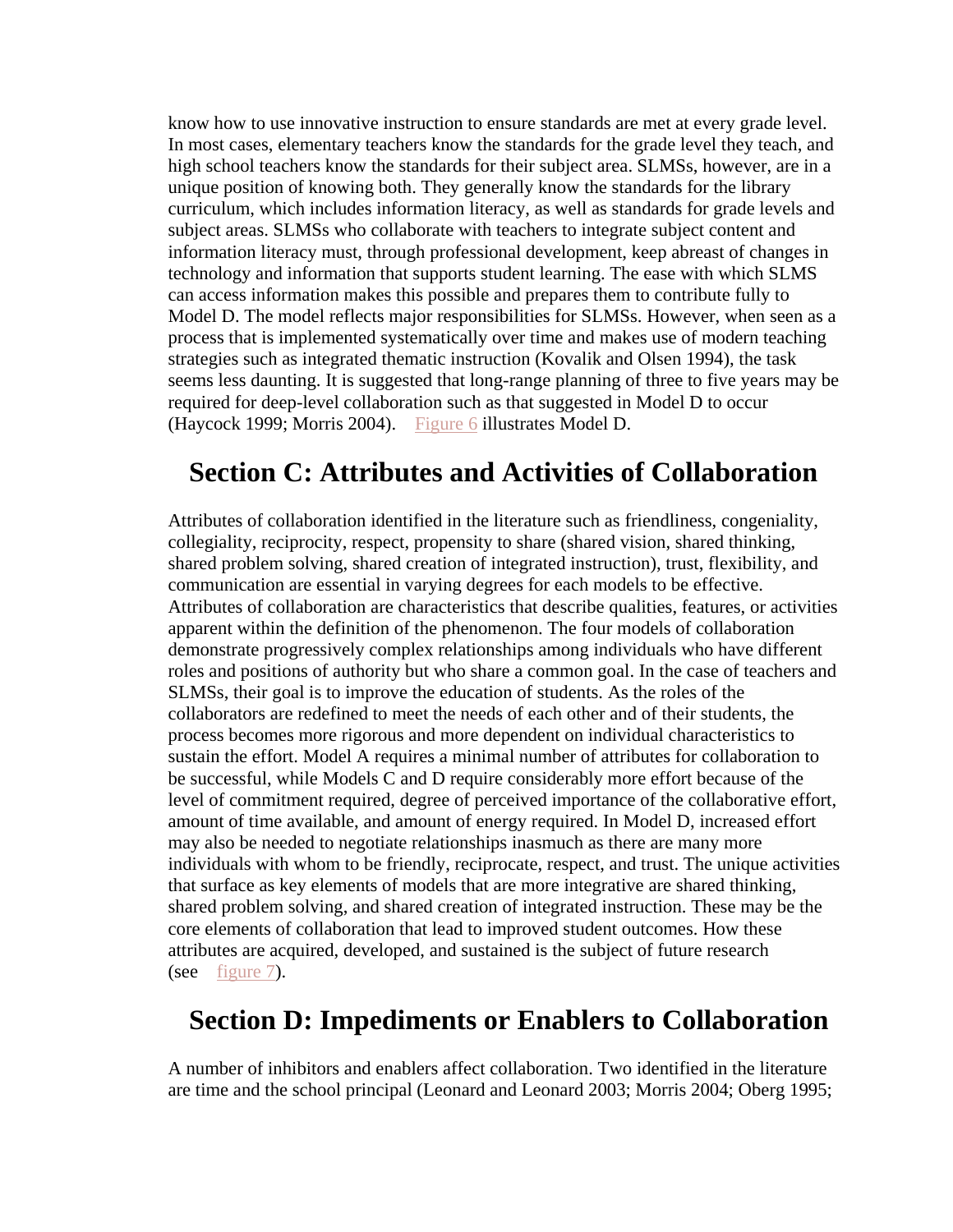Haycock 1999). These factors affect how often SLMSs and teachers can meet, anticipated levels of involvement, incentives, consequences of collaboration, and personal satisfaction. Research is needed to determine the ideal conditions that make it possible for collaboration to take place (enabling conditions) and those that make it difficult (inhibiting conditions). In a study by Kuhlthau (1993) to identify indicators of success in library media programs, four basic principles were identified in implementing a process approach in a school setting. These have similar characteristics of enablers of successful collaboration. They are: (1) team approach among administrator and school and library faculty with all participants having an essential role on the instructional team; (2) mutually constructivist view of learning; (3) shared commitment to lifelong learning; and (4) competence in designing learning activities to improve student learning (16). It should be noted that enablers and inhibitors are not opposites according to Kuhlthau. She notes that in classic studies of job satisfaction "satisfiers were not the opposite of dissatisfiers" (18). Kuhlthau's states that "[r]emoving the inhibitors will not necessarily assure that programs will be successfully implemented" (18). It may also be true that enablers may not be able to create collaborative efforts between librarians and teachers. This also will need to be considered in future research on collaboration to determine actual enabling or inhibiting effects of time and the principal on collaboration.

# **Conclusions and Recommendations**

Collaboration has the potential for creating a renewal in education by combining the strengths of two or more individuals in productive relationships that can positively influence student learning. Hart (1998) explains, "Collaboration is critical among the specialists whose knowledge, skills, and caring come together to serve the whole child" (90). Moving toward powerful collaborative relationships involving greater intensity and commitment, as reflected in Models C and D, may propel improvements in education because of powerful symbiotic relationships between SLMSs and teachers, one that arguably creates far more interest in teaching and learning than current practices. Collaborators may feel a particular sense of accountability to their working partner, which affects the quality of instruction created for students. Perhaps the power of collaboration lies in students' greater understanding of material from being exposed to diverse opinions and distinct teaching and communication styles. Students may develop a sense of importance in the collaborative effort when they witness deep commitment to innovative instruction from those responsible for their education. Students may also gain from integration of information that mutually reinforces learning and brings about a greater understanding of content and information literacy. Collaboration involving SLMSs and teachers working as equal partners could transform education for our diverse population of students, particularly those who are disinterested, failing, and have lost hope. Through collective efforts exciting new learning experiences could be created that "teach students to participate in the process that makes possible the establishment of knowledge" (Bruner 1968, 72). This renewal will involve organizational changes and creative ways of structuring schools and curricula for greater student success. It will also involve daring educators—librarians and teachers—-who will commit to provide students an atmosphere of creativity, diversity of thinking, and learning within a rich context of inquiry, problem-solving, and writing that links what students know with what we would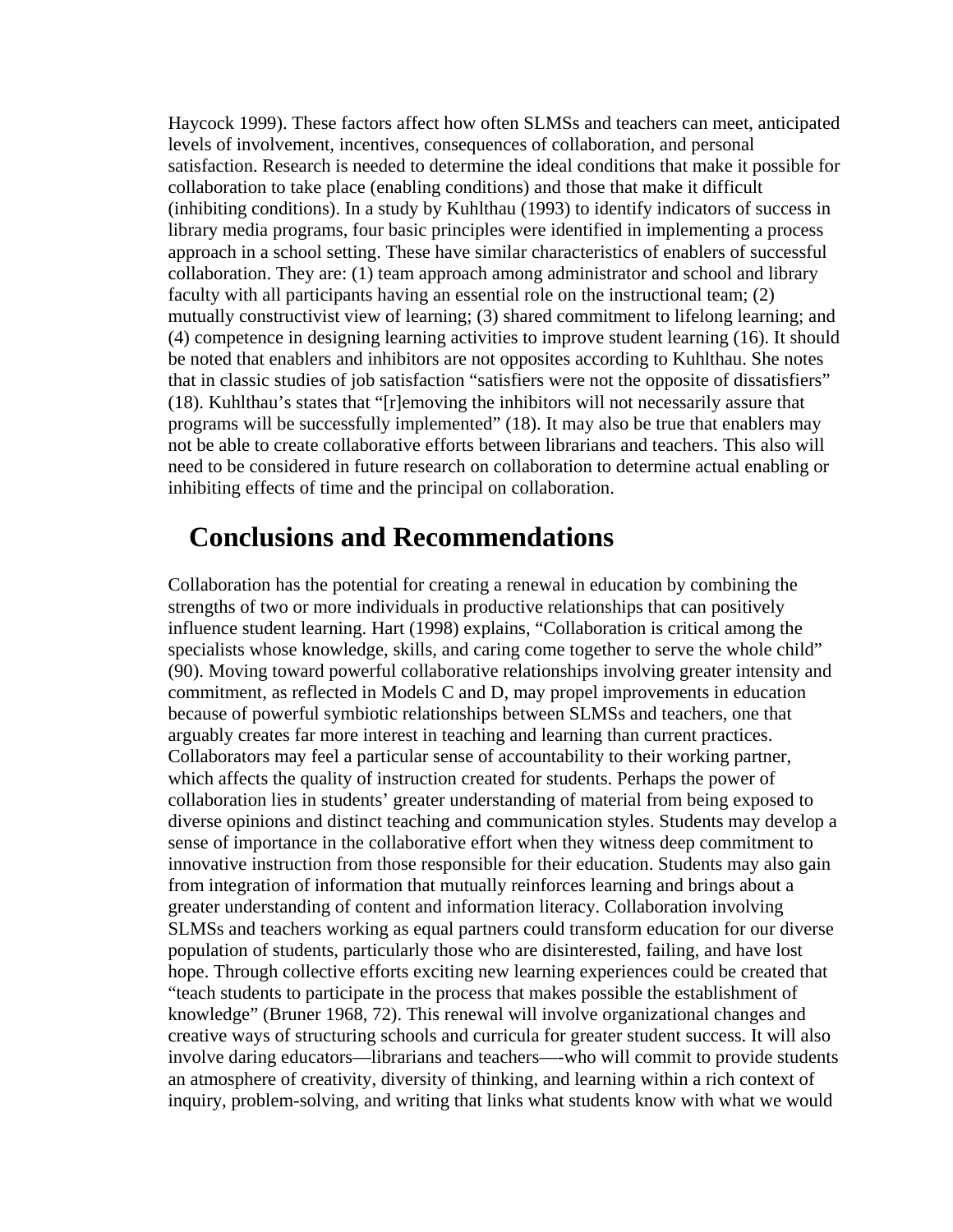like them to know. The task cannot be accomplished alone, but through collaboration it can be achieved.

This paper has attempted to provide a framework for understanding collaboration and characteristics that contribute to its success by proposing a model of fully developed collaboration that brings together educators to think creatively about how to integrate their areas of expertise throughout the curricula. The synergy created from teacher and SLMS collaboration infuses instruction with new ideas. The intellectual stimulation of thinking with someone else and the process of integrating instruction may create the nurturing environment students need to develop a better understanding of how different pieces of the curricula fit together and how to create new knowledge from these pieces. Collaboration at this deep level of thinking will have the most impact on student learning outcomes because it develops critical teaching, which results in critical thinking on the part of students. It also brings together a rich array of resources to enhance the learning of all involved. Collaboration that integrates curriculum is complex and necessitates schoolwide decision making.

Organizational changes at the school level, which is the most important place for collaboration to be encouraged, may be required. At the school site, a key to successful collaboration is the principal. Collaboration cannot be successful without a supportive principal. In a sense, the principal mediates collaboration in the same way that altitude is a mediating variable for boiling water. The principal does not necessarily have to be present or involved in every aspect of collaboration. In fact, collaboration may be more successful without the direct involvement of the principal (da Costa 1995). However, the principal must know what collaboration is, how it can be supported, and what results are possible through effective collaboration between the SLMS and teachers. The principal is critical in providing time for collaboration by arranging schedules for meetings between collaborators and flexibility in teaching and library hours (AASL 1991; Bradburn 1999). Yet despite the overwhelming evidence that flexible schedules are more conducive to learning than fixed library hours (Haycock 1998; Callison 1999; Donham, van Deusen, and Tallman 1994) fixed schedules in elementary school libraries are more common than flexible schedules (Hurley 2003). Equally important is the principal's role in providing professional development. They ensure resources are available for in-service workshops conducted by those who have had successful experiences and can demonstrate positive results from their SLMS and teacher collaboration. The principal is also responsible for evaluating faculty and could greatly impact the collaborative practices of Models C and D by acknowledging efforts to achieve high intensity collaboration among faculty and by "shaping supportive policy" (Austin 1992). Rethinking the role of the SLMS in school organizations will take leadership by the principal and commitment on the part of SLMSs and teachers. Research is needed to identify the principals' role in collaboration and factors enabling them to initiate and sustain collaboration among faculty.

Organizational changes on a larger scale are also necessary at colleges of education and schools of library and information science. These institutions must begin to provide preservice experiences in collaboration. Education student teaching requirements should include time with the SLMS as well as with a master teacher. Efforts to recruit SLMSs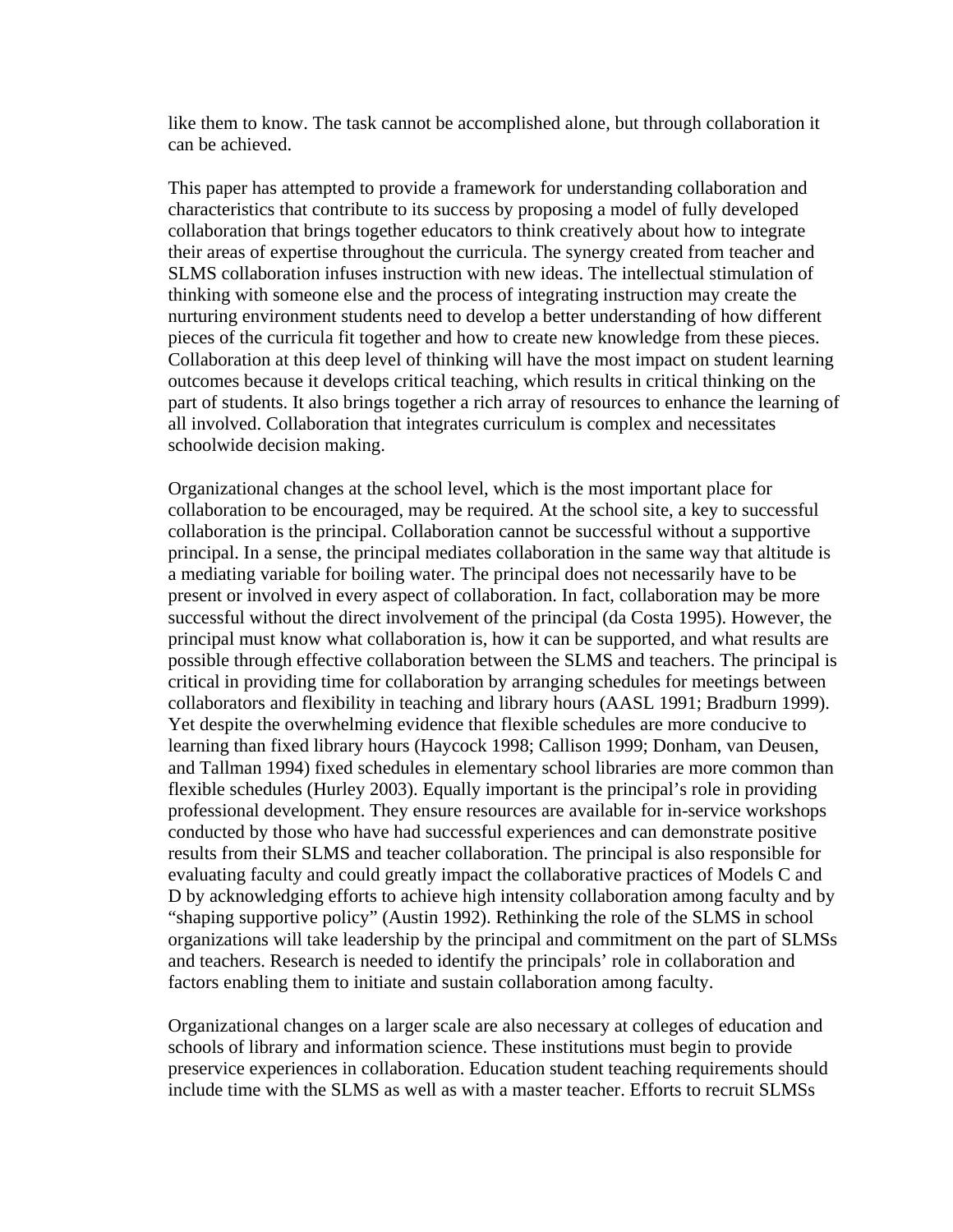should consider undergraduates enrolled in education courses, and school library internships should require experiences in collaboration. Library curricula must include pedagogy and methodology in teaching in addition to collection development because collaboration requires SLMSs to be capable teachers. Most states have already recognized this as an essential role of SLMSs and require teaching certificates as well as master's degrees in library science. Future research is needed to test the models presented and their attributes. Clearly, Model D: Integrated Curriculum has the most potential for improving student achievement. Studies on academic achievement (Lance, Rodney, and Hamilton-Pennell 2001, 2002; Lance, Wellburn, and Hamilton-Pennell. 1993) document the importance of the school library media center in improving students' success in school and provide a strong connection between test scores and the school library media center. Variables contributing to student success include collaboration as well as size of collection, level of development of the school library, and instructional technology (Lance 1994; Lance, Rodney, and Hamilton-Pennell 2002). Lance (n.d.) notes that since his first study, known as the Colorado Study, dramatic changes occurred as a result of technology and integration of libraries into school networks. This should position SLMS in roles of greater importance in developing information literacy. Collaboration described by Lance includes aspects of Models A, B, C, and D. He identifies collaborative activities contributing to student success as selection of materials (Model A), planning instruction, cooperatively (Models B and C), providing in-service training to teachers (Model D), and teaching alone (Model A) and with teachers (Model B and C). Although Models A, B, C, and D presumably have varying degrees of success in affecting student improvement, further research will be needed to determine the effect of each on student academic achievement. Model D moves collaboration in education into the twenty-first century. It channels the energy and creativity of all members of the educational community toward an overarching mission: the success of all students across the curriculum. To determine if collaboration that integrates curricula is powerful enough to accomplish this mission, we will need to know the conditions and environmental factors affecting collaboration; relationships between and among collaborators in effective collaboration; additional attributes of collaboration; and inhibitors and enablers of collaboration. This paper provides an initial effort in this endeavor to ensure that collaboration becomes more than a twenty-first-century trend.

# **Works Cited**

American Association of School Librarians (AASL). 1991. *Position statement on flexible scheduling.* Chicago: ALA. Accessed Sept. 12, 2005, www.ala.org/aasl/positions/ps\_flexible.html.

American Association of School Librarians (AASL) and Association for Educational Communications and Technology (AECT). 1998. *Information power: Guidelines for school library media programs.* Chicago: ALA.

———. 1998. *Information power: Building partnerships for learning.* Chicago: ALA.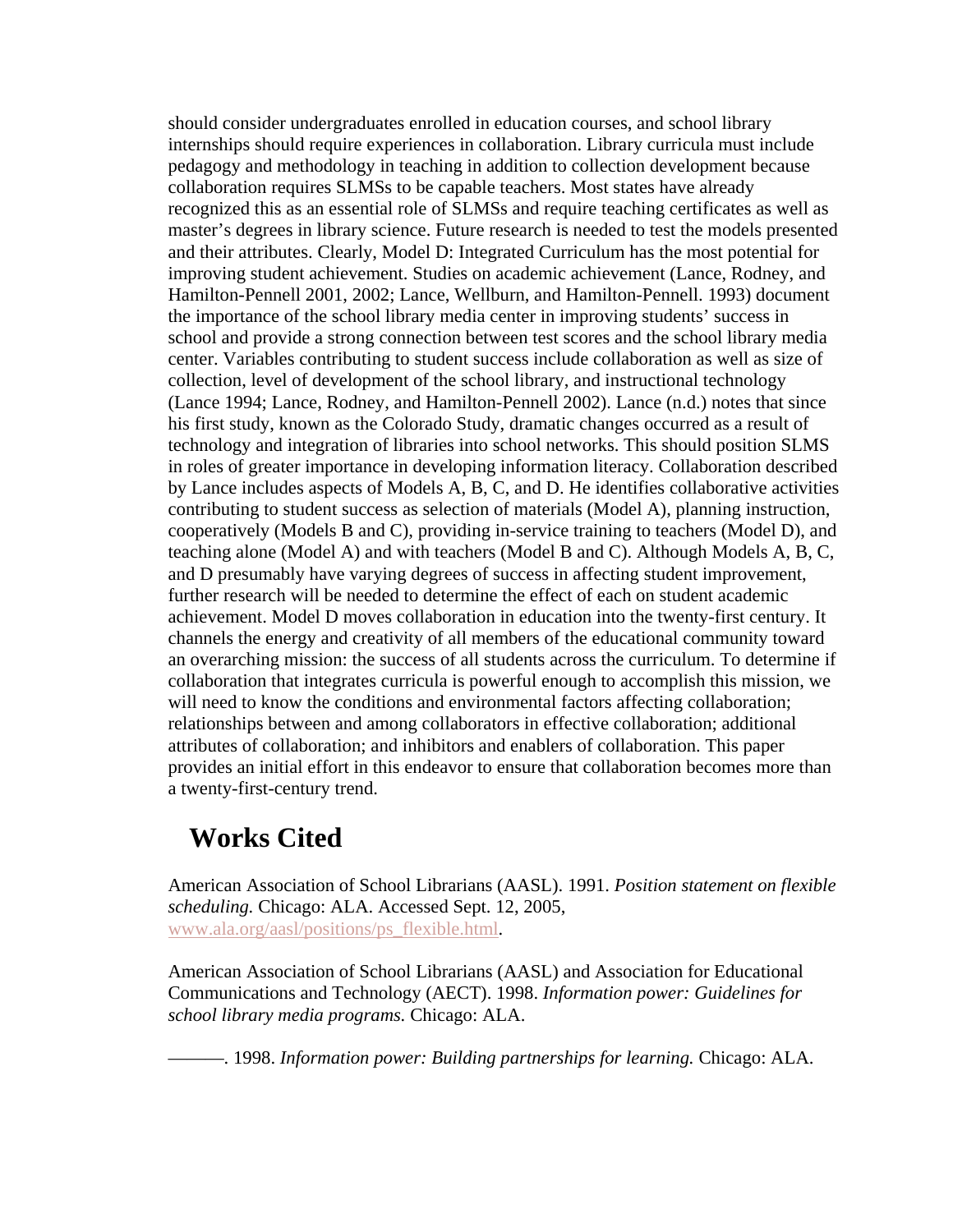Anderson, M. A. 1999. Information power: Because student achievement is the bottom line. *Multimedia Schools* 6, no. 2: 22–23.

Austin, A. E. 1992. *Faculty collaboration: Enhancing the quality of scholarship and teaching.* ERIC ED 347958.

Austin, J. E. 2000a. Principles for partnership. *Leader to Leader* 18 (Fall). Accessed Mar. 31, 2004, www.pfdf.org/leaderbooks/L2l/fall2000/austin.html.

Austin, J. E. 2000b. *The collaboration challenge: How nonprofits and businesses succeed through strategic alliances.* San Francisco: Jossey-Bass.

Bernbom, G., J. Lippincott, and F. Eaton. 1999. Working together: New collaborations among information professionals. *Cause/Effect Journal* 22, no. 2. Accessed Oct. 25, 2004, www.cni.org/staff/joan\_publications.html.

Black, L. J., A. M. Cresswell, T. A. Pardo, F. Thompson, D. S. Canestraro, M. Cook, L. F. Luna, I. J. Martinez, D. F. Anderson, and G. P. Richardson. 2002. A dynamic theory of collaboration: As structural approach to facilitating intergovernmental use of information technology. Proceedings of the 36th Hawaii International Conference on System Sciences (HICSS), Hawaii. IEEE Computer Society.

Bradburn, F. 1999. Crunch time. *School Library Journal* 45, no. 11: 42–47.

Brown, A. L., D. Ash, M. Rutherford, K. Makagawa, A. Gordon, and J. C. Campione. 1993. Distributed expertise in the classroom. In *Distributed cognitions: Psychological and educational considerations* (188–228). Ed. Gavriel Salomon. New York: Cambridge Univ. Pr.

Bruffee, K. 1999. *Collaborative learning: Higher education, interdependence, and the authority of knowledge.* 2nd ed. Baltimore. Md.: Johns Hopkins Univ. Pr.

Bruner, J. S. 1968. *Toward a theory of instruction.* 1st ed. New York: W. W. Norton.

Buzzeo, T. 2002. *Collaborating to meet standards: Teacher/library media specialist partnerships for K–6.* Worthington, Ohio: Linworth.

Callison, D. 1997. Expanding collaboration for literacy promotion in public and school libraries. *Journal of Youth Services* 11 (Fall): 37–48.

———. 1999. Keywords in instruction: Collaboration. *School Library Media Activities Monthly* 15, no. 7 (Mar.): 37–39. ERIC, ED EJ608483.

———. 2003. *Key words, concepts, and methods for information age instruction: A guide to teaching information literacy.* Baltimore, Md.: LMS Associates.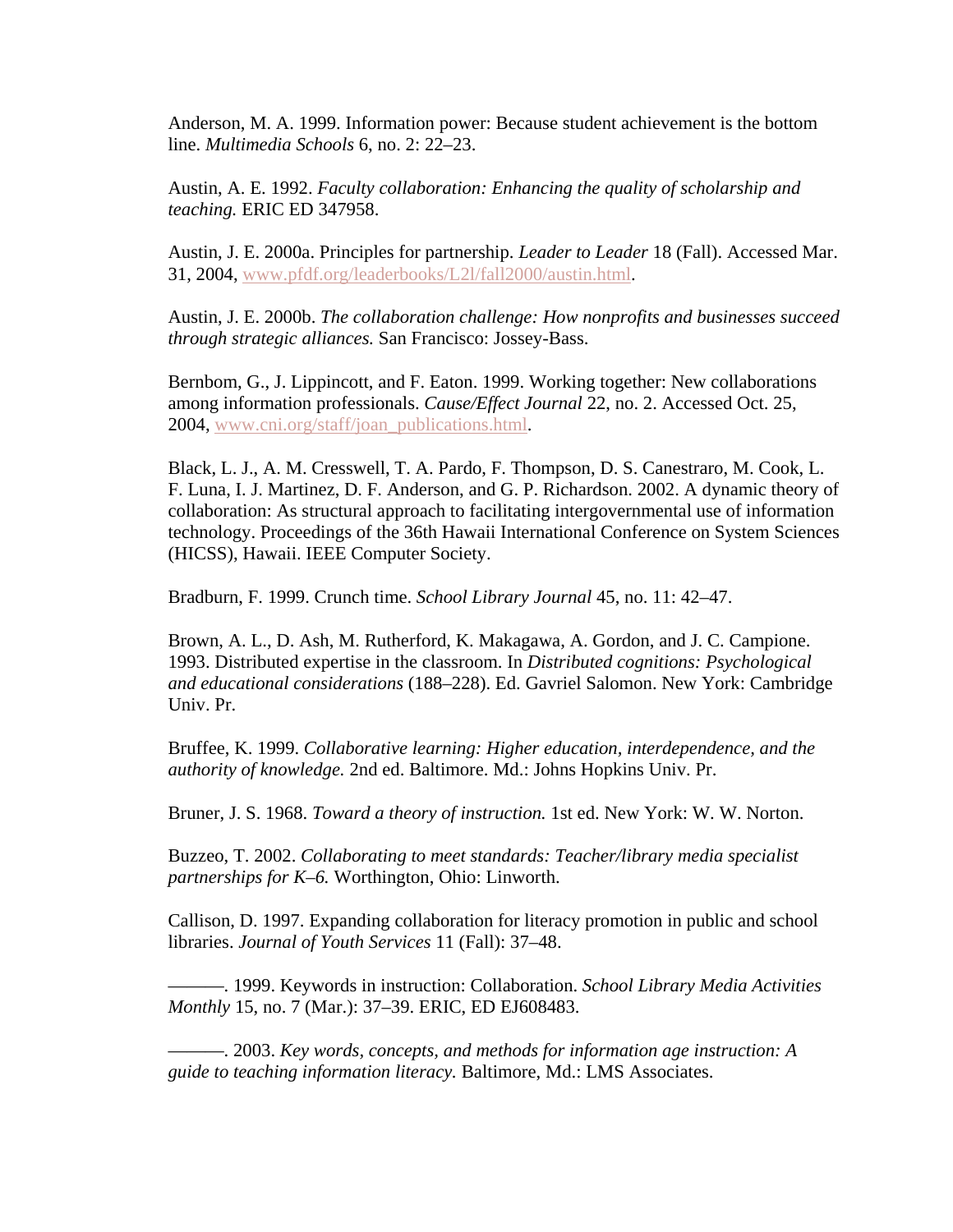Clark, C., P. A. Moss, S. Goering, R. J. Herter, B. Lamar, D. Leonard, S. Robbins, M. Russell, M. Templin, and K. Wascha. 1996. Collaboration as dialogue: Teachers and researchers engaged in conversation and professional development. *American Educational Research Journal* 30: 193–231.

Council for Exceptional Children. n.d. Special education teaching conditions initiative: Bright futures. Technical report—part five. Accessed Feb. 28, 2005, www.cec.sped.org/spotlight/cond/bf\_tech5.html.

Cohen, E., ed. 2004. *Teaching cooperative learning: The challenge for teacher education.* Albany, N.Y.: State University of New York Pr.

Crow, G. M. 1998. Implications for leadership in collaborative schools. In *Restructuring schools for collaboration.* Ed. Diane Pounder. New York: State Univ. of New York Pr.

da Costa, J. L. 1995. Teacher collaboration: The roles of trust and respect. Paper presented at the Annual Meeting of the American Educational Research Association in San Francisco (San Francisco, Calif., Apr. 18–22).

Dewey, J. 1963. *Experience in education.* New York: Macmillan.

DiPardo, A. 1997. Of war, doom, and laughter: Images of collaboration in the publicschool workplace. *Teacher Education Quarterly* 24, no. 1 (Winter): 89–104.

Doiron, R., and J. Davies. 1998. *Partners in learning: Students, teachers, and the school library.* 1st ed. Englewood, Colo.: Libraries Unlimited.

Donham, J. 1999. Collaboration in the media center: Building partnerships for learning. *NASSP Bulletin* 83, no. 605 (Mar.): 20–26.

Donahm, J., and V. Harada. 1998. Information power: Student achievement is the bottom line. *Teacher-Library Media Specialist* 26. no. 1 (Sept./Oct.): 14–17.

Donham van Deusen, J., and J. I. Tallman. 1994. The impact of scheduling on curriculum constultation and information skills instruction—Part one, The 1993–1994 AASL/Highsmith Research Award Study. Accessed Apr. 28, 2005, www.ala.org/ala/aasl/aaslpubsandjournals/slmrb/editorschoiceb/ infopower/selectvandeusen21.htm.

Drucker, P. F. 1999. The new pluralism. *Leader to Leader,* no. 14. (Fall). Accessed Mar. 31, 2004, www.pfdf.org/leaderbooks/L2L/fall99/new-pluralism.html.

Elliot, A. 2001. Introduction. In *Collaboration uncovered: The forgotton, the assumed, and the unexamined in collaborative education.* Eds. Merle Richards, Anne Elliott, Vera Woloshyn, and Coral Mitchell. Westport, Conn.: Bergin & Garvey.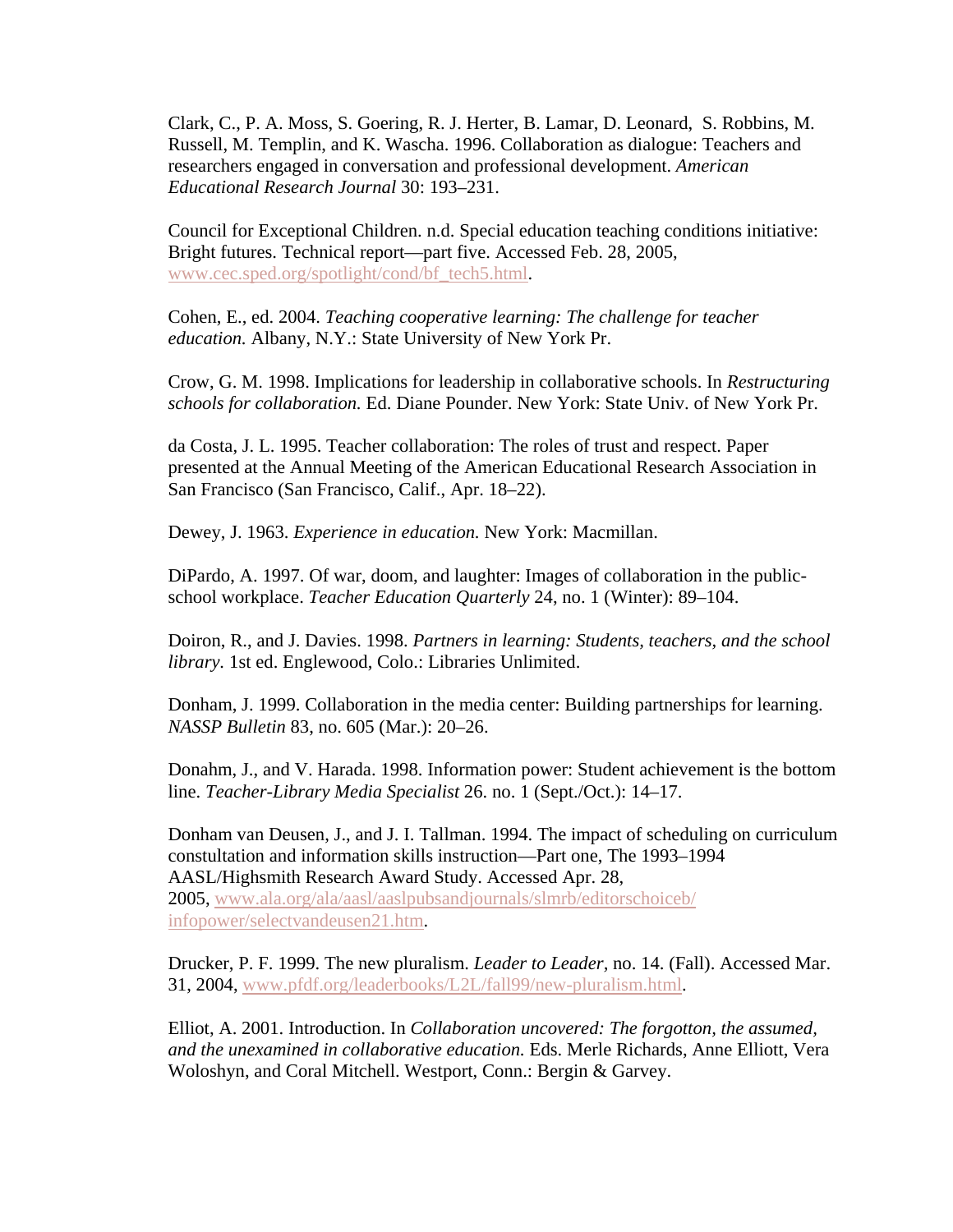Fine, J. 2001. Hand in hand: Public and school library cooperative projects. *Journal of Youth Services* 14, no. 3 (Spring): 18–22.

Fishbaugh, M. S. E. 1997. *Models of Collaboration*. Boston: Allyn and Bacon.

Fitzgibbons, S. 2000. *School and public library relationships: Essential ingredients in implementing educational reforms and improving student learning.* Accessed Dec. 22, 2005, www.ala.org/ala/aasl/aaslpubsandjournals/slmrb/slmrcontents/ volume32000/relationships.htm.

Ford, B. J. 1996. All together now. *School Library Journal* 42, no. 4 (Apr.): 48.

Fox, C. J. 2001. Designing a flexible schedule for an elementary school library media center. *Library Talk* 14, no. 1. Database online. Available from EBSCOhost, Academic Search Premier. Accessed Feb. 28, 2005, www.epnet.com/ehost/login.html.

Friend, M., and L. Cook. 2000. *Interactions: Collaborative skills for school professionals.* 3rd ed. New York: Addison Wesley Longman.

Fulton, K. P. 2003. Redesigning schools to meet 21st century learning needs. *The Journal* 30, no. 9 (Apr. 1): 30–35. Database online. Available from EBSCOhost Academic Search Premier. Accessed Feb. 1, 2005, www.epnet.com/ehost/login.html.

Gray, B. 1989. *Collaborating: Finding common ground for multiparty problems.* 1st ed. San Francisco: Jossey-Bass.

Gray, B., and D. J. Wood. 1991. Collaborative alliances: Moving from practice to theory. *Journal of Applied Behavioral Science* 27, no. 2 (June): 3–22.

Grover, R. Ed. 1996. *Collaboration.* Lessons Learned Series. Chicago, Ill.:American Association of School Librarians and American Library Association.

Gundergan, S. P., and G. P. Gundergan. 2002. *A dynamic theory of collaboration and decision-making.* Proceedings of the 35th Hawaii International Conference on System Sciences. *IEEE Computer Society.*

Hart, A. W. 1998. Marshalling forces: Collaboration across educator roles. In *Restructuring schools for collaboration: Promises and pitfalls*. Ed. Diane Pounder. 82– 120. New York: State Univ. of New York Pr.

Hattrup, R. A., and W. E. Bickel. 1993. Teacher-researcher collaborations: Resolving the tensions. *Educational Leadership* 50, no. 6 (Mar.): 38–41.

———. 1998. Collaborative cultures, team planning and flexible scheduling. *Emergency Library Media Specialist* 25, no. 5: 28.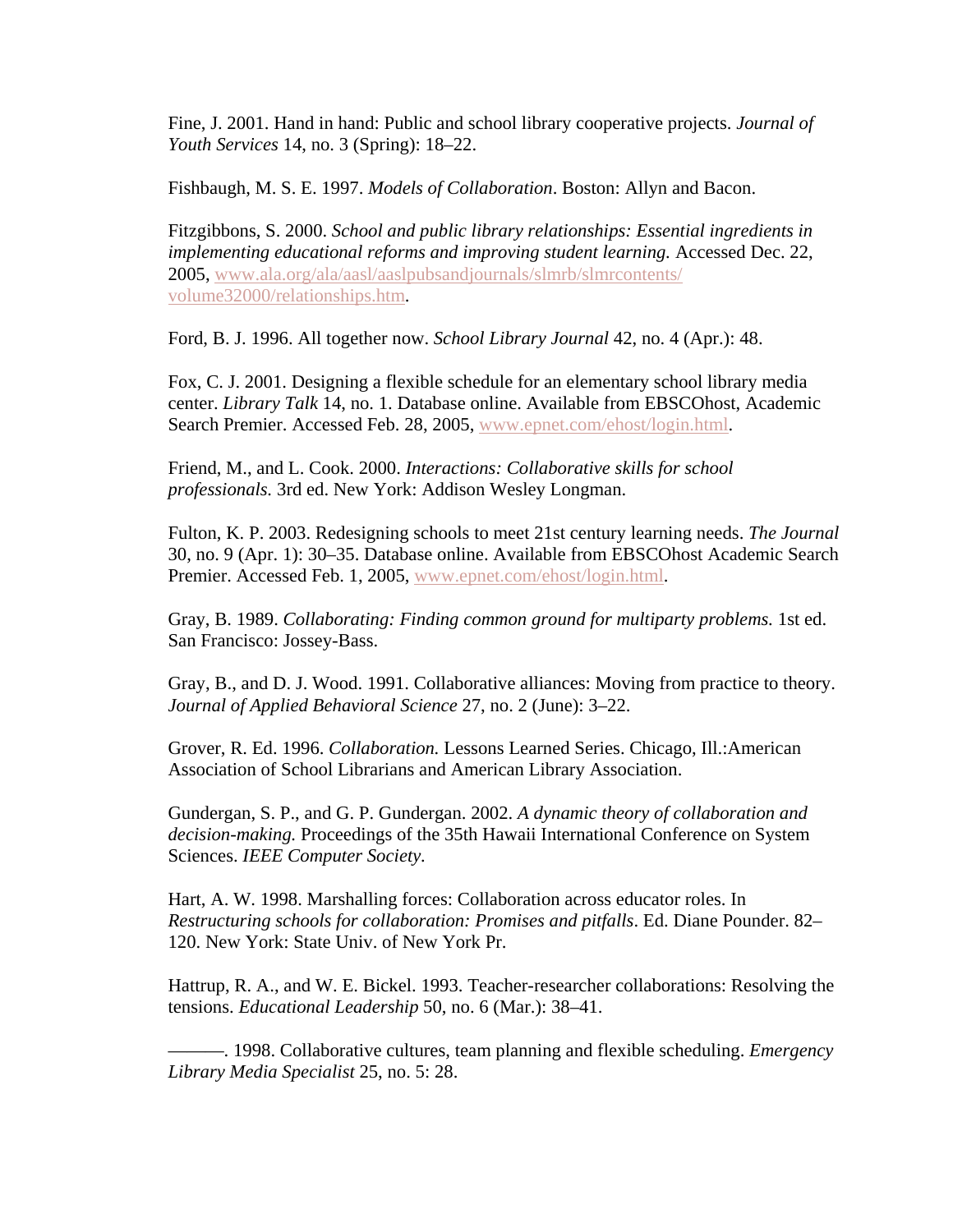———. 1999. Fostering collaboration, leadership and information literacy: Common behaviors of uncommon principals and faculties. *NASSP Bulletin* 83, no. 605 (Mar.): 82– 87.

Haycock, K. 2003. Collaboration: Because student achievement is the bottom line. *Knowledge Quest* 32, no. 1 (Sept./Oct.): 54.

Himmelman, A. T. 1997. *Devolution as an experiment in citizen governance: Multiorganizational partnerships and democratic revolutions.* Paper presented at the Fourth International Conference on Multi-Organizational Partnerships and Cooperative Strategy, Oxford University, England. (July 8–10). Accessed Nov. 11, 2004, www.commbuild.org/documents/himmdevo.html.

Hurley, C. 2003. Fixed vs. flexible scheduling in elementary school library media centers: A continuing debate. Issues paper. Accessed Jan. 14, 2005, www.dougjohnson.com/dougwri/hurleypaper.pdf.

Inger, M. 1993. Teacher collaboration in secondary schools. *Center Focus,* no. 2 (Dec.).

Jenni, R., and J. Mauriel. 2004. Cooperation and collaboration: Reality or rhetoric? *International Journal of Leadership in Education* 7, no. 2 (Apr.–June): 181–95.

John-Steiner, V. 1992. Creative lives, creative tension. *Creativity Research Journal* 5, no. 1: 99–108.

John-Steiner, V., R. J. Weber, and M. Minnis. 1998. The challenge of studying collaboration. *American Educational Research Journal* 35, no. 4: 773–83.

John-Steiner, V., and H. Mahn. 1996. Sociocultural approaches to learning and development: A Vygotskian framework. *Educational Psychologist* 31, no. 3/4: 191–206.

Johnston, M. and J. M. Thomas. 1997. Keeping differences in tensions through dialogue.In *Contradictions in collaboration.* Ed. Marilyn Johnston. New York: State Univ. of New York Pr.

Jones, G. R., and J. M. George. 1998. The experience and evolution of trust: Implications for cooperation and teamwork. (Special topic forum on trust in and between organizations). *Academy of Management Review* 23, no. 3 (July): 531–47.

Kanter, R. M. 1996. Collaborative advantage: The art of alliances. *Harvard Business Review* 72, no. 4 (July/Aug.): 96–109.

Katenbach, J. R., and D. K. Smith. 2001. The discipline of virtual teams. *Leader to Leader* 22 (Fall). Accessed Mar. 31, 2004, www.pfdf.org/leaderbooks/L2L/fall99/newpluralism.html.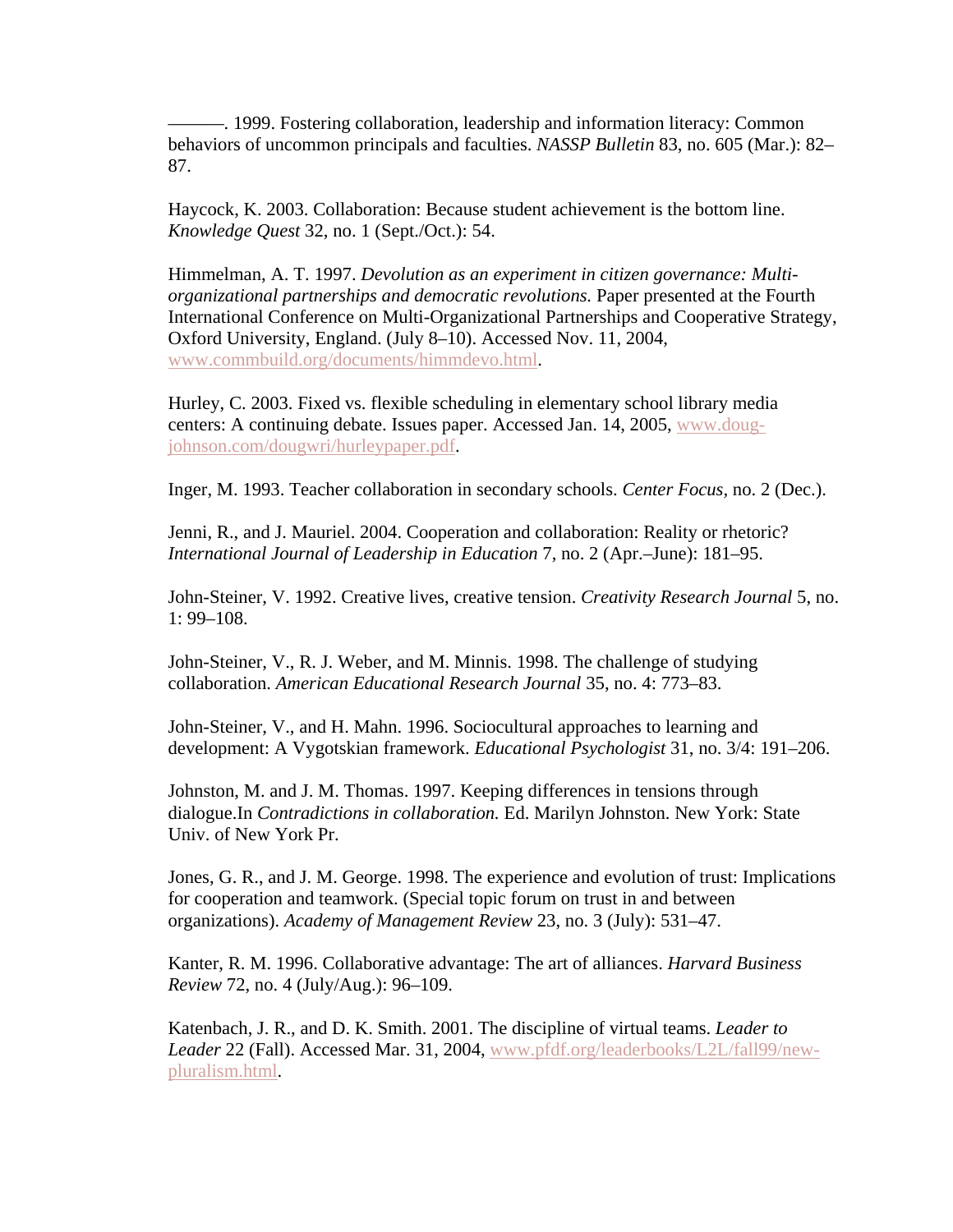Kovalik, S., and K. Olsen. 1994. *ITI: The model. Integrated thematic instruction.* 3rd ed. Kent, Wash.: Books for Educators.

Kuhlthau, C. 1993. Implementing a process approach to information skills: A study identifying indicators of success in library media programs. *School Library Media Quarterly* 22, no. 1: 11–18.

Kukulska-Hulme, A. 2004. Do online collaborative groups need leaders? In *Online collaborative learning: Theory and practice*. Ed. Tim Roberts. Hershey, Pa.: Information Science Pub.

Lance, K. C. n.d. What research tells us about the importance of school libraries. *Institute of Museums and Library Services—White House Conference on School Libraries.* Accessed Feb. 14, 2004, www.imls.gov/pubs/whitehouse0602/keithlance.htm.

———. 1994. The impact of school library media centers on academic achievement. *School Library Media Quarterly* 22, no. 3 (Spring): 167–70, 172.

Lance, K. C., M. J. Rodney, and C. Hamilton-Pennell. 2001. *Good schools have school library media specialists: Oregon SLMSs collaborate to improve academic achievement.* Salem, Ore.: Oregon Educational Media Assoc.

———. 2002. *How SLMSs help kids achieve standards: The second Colorado study*. San José, Calif.: Hi Willow.

Lance, K. C., L. Wellburn, and C. Hamilton-Pennell. 1993. *Impact of school library media centers on academic achievement.* Castle Rock, Colo.: HiWillow.

Leonard, L., and P. Leonard. 2003. The continuing trouble with collaboration: Teachers talk. *Current Issues in Education* 6, no. 15. Accessed Mar. 31, 2004, http://cie.asu.edu/volume6/number15.

Leonard, P., and L. Leonard. 2001a. Assessing aspects of professional collaboration in schools: Beliefs versus practices. *The Alberta Journal of Educational Research* 57, no.1 (Spring): 4–23.

Leonard, P. E., and L. J. Leonard. 2001b. The collaborative prescription: Remedy or reverie? *International Journal of Leadership in Education* 4, no. 4: 383–99.

Lewis, J. D. 1999. *Trusted partners: How companies build mutual trust and win together.* New York: Free Press.

Lieberman, A. 1986. Collaborative work. *Educational Leadership* (Feb.): 4–8.

Lincoln, Y., and E. Guba. 1985. *Naturalistic inquiry*. Beverly Hills, Calif.: Sage.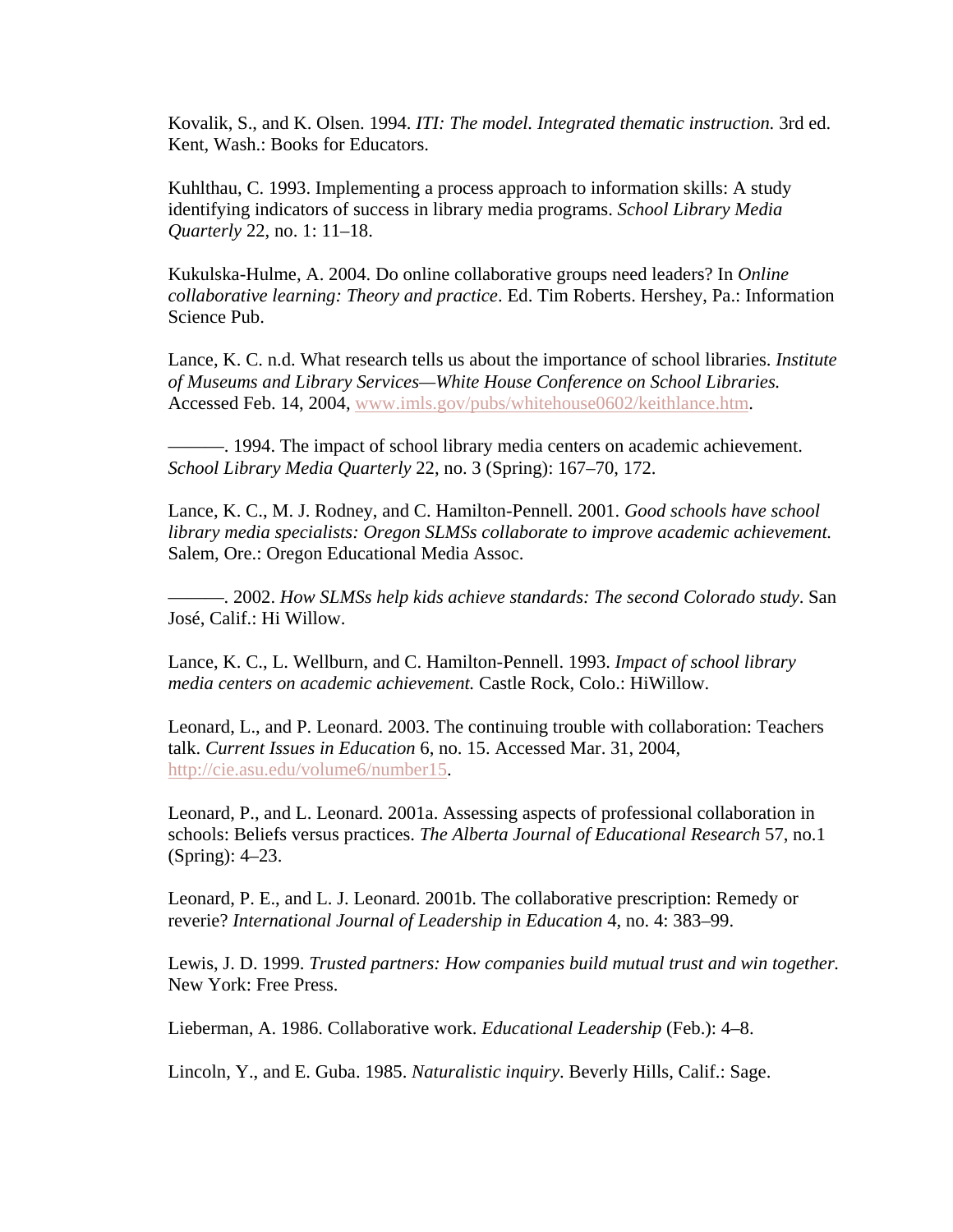Loertscher, D. V. 1982. Second revolution: A taxonomy for the 1980s. *Wilson Library Bulletin* 56 (Feb.): 412–21.

———. 1988. *Taxonomies of the school library media program.* Englewood Colo.: Libraries Unlimited

———. 2000. *Taxonomies of the school library media program.* 2nd ed. San José, Calif.: Hi Willow.

Luna-Reyes, L. F., A. M. Cresswell, and G. P. Richardson. 2004. *Knowledge and the development of interpersonal trust: A dynamic model.* Proceedings of the 37th Hawaii International Conference on Systems Sciences. IEEE Computer Society.

Magolda, P. 2005. Proceed with caution: Uncommon wisdom about academic and student affairs partnerships. *About campus* (Jan./Feb.): 16–21. Database online. Available from EBSCOhost, Academic Search Premier, www.epnet.com/ehost/login.html (Accessed Feb. 2, 2005).

Mattessich, P. W. and B. R. Monsey. 1992. *Collaboration: What makes it work: A review of the research literature on factors influencing successful collaboration.* St. Paul, Minn.: Amherst H. Wilder Foundation.

———. 2004. *Collaboration: What makes it work: A review of the research literature on factors influencing successful collaboration,* 2nd ed. St. Paul, Minn.: Amherst H. Wilder Foundation.

Mayer, R. C., J. H. Davis, and F. D. Schoorman. 1995. An integrative model of organizational trust. *Academy of Management Review* 20, no. 3: 709–34.

McInnerney, J. M., and T. S. Roberts. 2004. Collaborative or cooperative learning? In *Online collaborative learning.* Ed. Tim S. Roberts. Hersey, Pa.: Information Science Pub.

Million, S. K., and J. W. Vare. 1997. The collaborative school: A proposal for authentic partnership in a professional development school. *Phi Delta Kappan* (May): 710–13.

Minnis, M., V. John-Steiner, and R. J. Weber. 1994. Collaborations: Values, roles, and working methods (Research proposal). Albuquerque, N.M.: National Science Foundation, Ethics and Values Studies Program.

Moll, L., and K. F. Whitmore. 1993. Vygotsky in classroom practice: Moving from individual transmission to social transaction. In *Contexts for learning: Sociocultural dynamics in children's development*. Eds. Ellice A. Forman, Norris Minick, and C. Addison Stone. 19–42. New York: Oxford Univ. Pr.

Monsour, M. 1995. Read all about it-together: The Cargill family literacy partnership. *American Libraries,* no. 2 (Feb.): 36–37.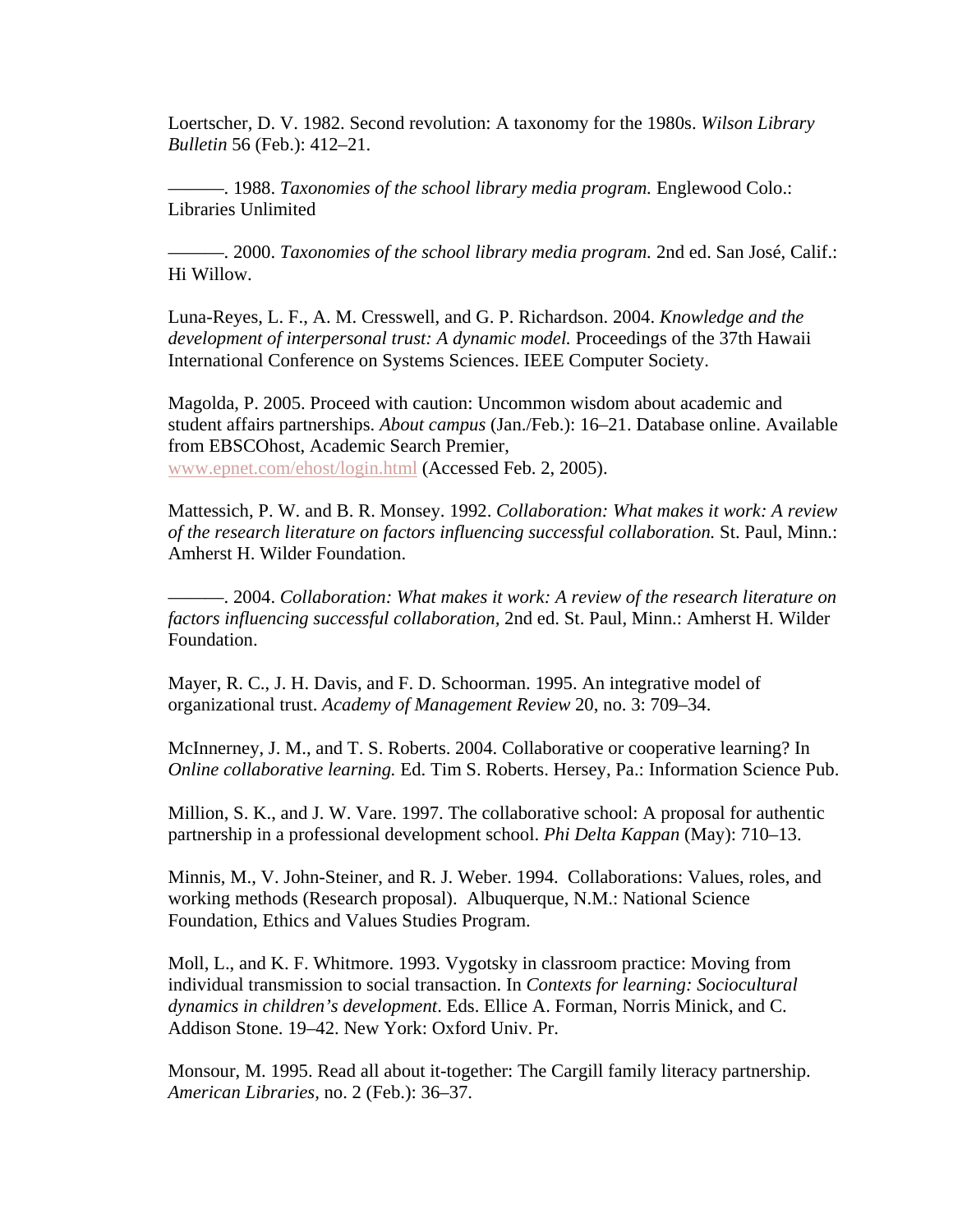Moran, S. and V. John-Steiner. 2003. Creativity in the making: Vygotsky's contemporary contribution to the dialectic of development and creativity. Ch. 2. In *Creativity and development.* Eds. Keith R. Sawyer, Vera John-Steiner, Seana Moran, Robert J. Sternberg, David H. Feldman, Howard Gardner, Jeanne Nakamura, and Mihaly Csikszentmihalyi. Oxford; New York: Oxford Univ. Pr.

Morris, B. 2004. *Administering the school library media center.* 4th ed. Westport, Conn.: Libraries Unlimited.

National Council for Accreditation of Teacher Education. 2000. Accessed Jan. 20, 2005, www.ncate.org.

Noam, G. G. 2001. *Afterschool time: Toward a theory of collaborations*. Cambridge: Harvard Univ. Pr.

Noddings, N. 1988. An ethic of caring and its implications for instructional arrangements. *American Journal of Education* 96, no. 2 (Feb.): 215–30.

———. 1992. *Challenge to care in schools: An alternative approach to education.* New York: Teachers College Pr.

Oberg, D. 1995. *Principal support: What does it mean to teacher-library media specialists?* Accessed Aug. 20, 2004, www.ualberta.ca/~doberg/prcsup.htm.

Olson, G. M., and J. S. Olson. n.d. Distance matters. *Human computer interaction.* In press: 1–38.

O'Malley, C. 1989. Designing computer support for collaborative learning. In *Computer supported collaborative learning.* ed. Claire O'Malley. New York: Springer-Verlag.

The Peter F. Drucker Foundation. 1996. Emerging partnerships: New ways in a new world. Accessed Mar. 31, 2004, www.pfdf.org/collaboration/partners.html.

Pollard, D. 2005. Will that be coordination, cooperation, or collaboration? Mar. 25, 2005. Accessed April 10, 2005, http://blogs.salon.com/0002007/2005/03/25.html.

Preeble, D., and H. Frederick. n.d. 10 ways to distinguish between a team and a group. Ten3 Business e-Coach Version 2004b. Retrieved Mar. 1, 2005, from www.1000ventures.com/business\_guide/crosscuttings/team\_vs\_group.html.

Pugach, M., and L. J. Johnson. 1995. *Collaborative practitioners collaborative schools.* 1st ed. Denver, Colo.: Love.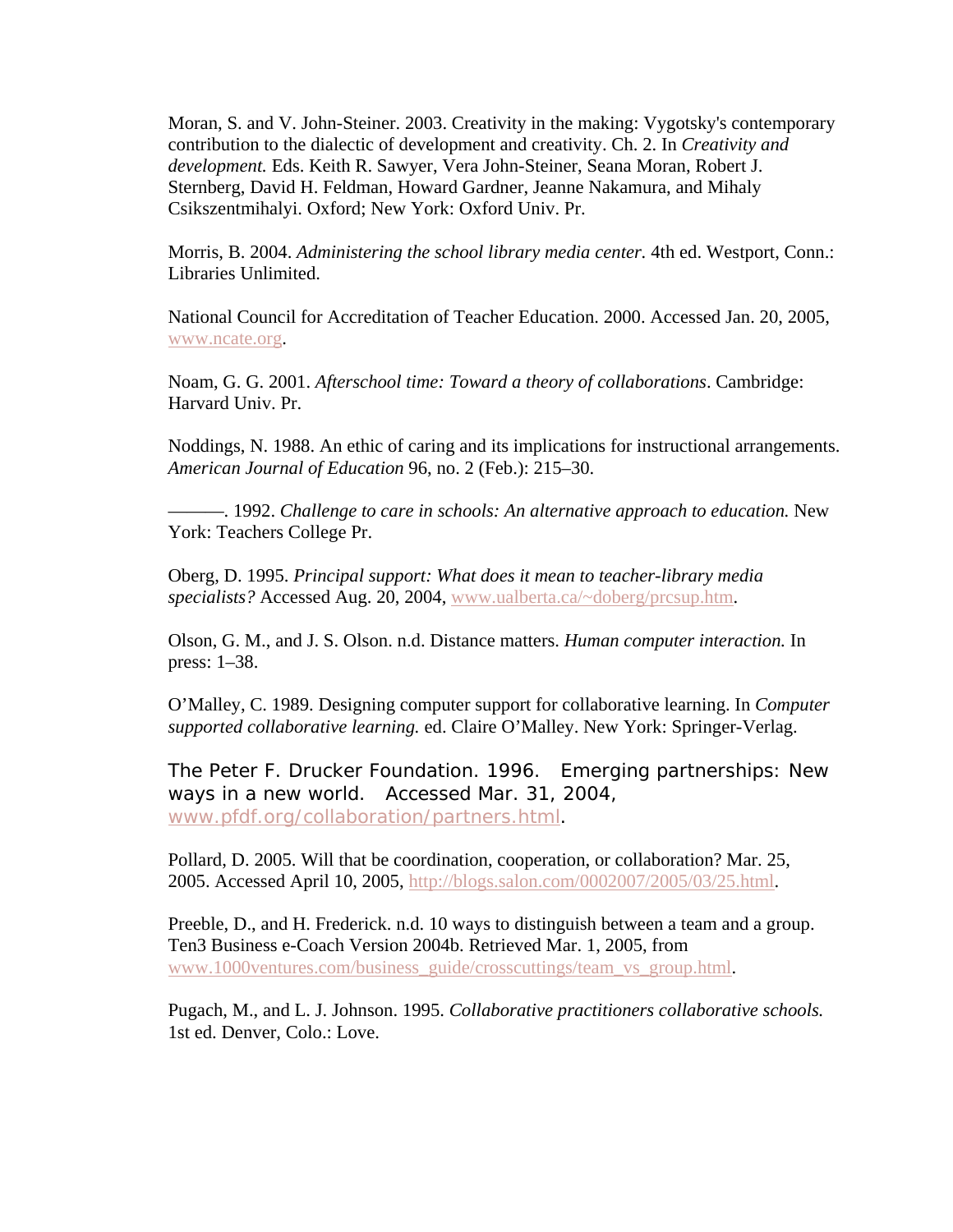Rabuzzi, D. n.d. Museums meet the collaboration challenge: An 8-point framework for partnerships. *Leader to leader.* Accessed Jan. 21, 2004, www.pfdf.org/collaboration/maam.html.

Riordan, G. P. 1995. Teachers' perceptions of collaboration and clinical supervision. ERIC, ED 385494.

Roberts, T. S. 2004. *Online collaborative learning: Theory and practice.* Hersey, Penn.: Information Science Pub.

Romer, K. T., and W. R. Whipple. 1991. Collaboration across the power line. *College Teaching* 39, no. 2 (Spring). Database online. Available from EBSCOhost Academic Search Premier, http://www.epnet.com/ehost/login.html (Feb 7, 2005).

Roschelle, J., and S. Teasley. 1995. The construction of shared knowledge in collaborative problem solving. In *Computer supported collaborative learning,* ed. Claire O'Malley, 69–97. New York: Springer-Verlag.

Russell, S. 2002. Teachers and library media specialists: Collaborative relationships. *Teacher Library Media Specialist* 29, no. 5: 35–38.

Schutz, A., and S. Abbey. 2001. Collaborative mentoring: Insights from a university research center. In *Collaboration uncovered: The forgotten, the assumed, and the unexamined in collaborative education*. 1st ed. Ed. Merle Richards et al. Westport: Bergin and Garvey.

Scott, J. J., and S. C. Smith. 1987. *Collaborative schools.* ERIC Digest Series, No. 22. ERIC, ED 290233.

Senge, P. M. 1990. *The fifth disipline*. New York: Doubleday.

———. 1996. The ecology of leadership. *Leader to Leader,* no. 2. (Fall). Accessed Mar. 31, 2004, www.pfdf.org/leaderbooks/L2L/fall96/senge.html.

Senge, P. M., C. Roberts, R. B. Ross, B. J. Smith, and A. Kleiner. 1994. The fifth discipline fieldbook: Strategies and tolls for building a learning organization. New York: Doubleday.

Shapiro, S. 1987. The social control of impersonal trust. *The American Journal of Sociology* 93, no. 3 (Nov.): 623–58.

Sheppard, B. H., and D. M. Sherman. 1998. The grammars of trust: A model and general implications. *Academy of Management Review* 23, no. 3 (July): 422–38.

Shrage, M. 1990. *Shared minds.* New York: Random House.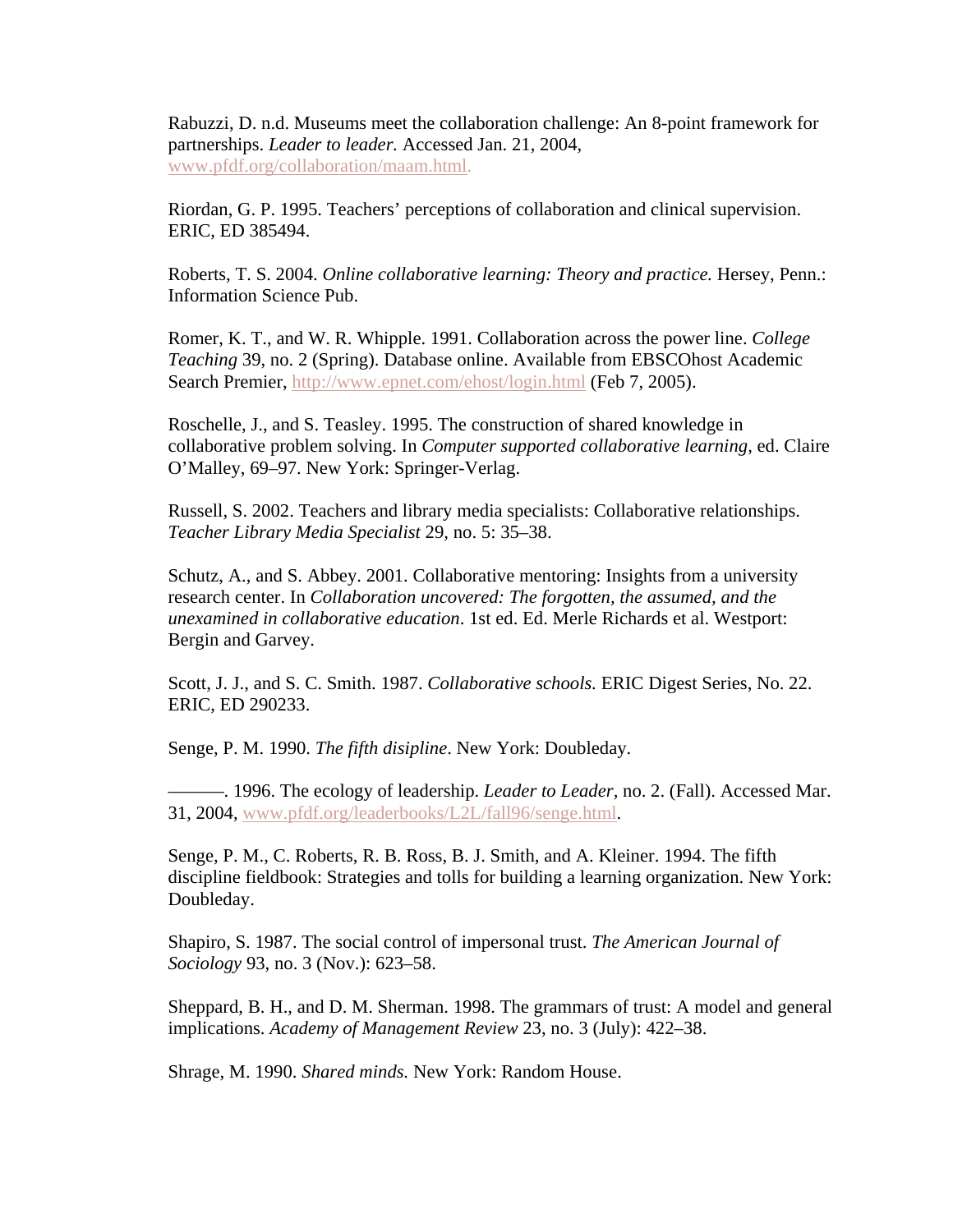Slavin, R. 1995. *Cooperative learning: Theory, research, and practice.* 2nd ed., Boston: Allyn and Bacon.

Southern Regional Education Board (SREB). n.d. *EvaluTech 21st century skills and information communications technologies literacy: From a nation at risk to ICT literacy.* Accessed Jan. 10, 2005, www.evalutech.sreb.org/21stcentury/LiteracySkills.asp.

U.S. Department of Education of Educational Research and Improvement. 1996. *A guide to promising practices in educational partnerships.* Access Mar. 3, 2005, www.ed.gov/pubs/PromPract/prom1.html.

U.S. Office of Research Education. 1992. Cooperative learning. *Education Consumer Guide,* no. 1 (June). Accessed Apr. 24, 2004, www.ed.gov/pubs/OR/ConsumerGuides/cooplear.html.

Vygotsky, L. S. 1962. *Thought and language.* Cambridge: M.I.T. Pr.

———. 1978. *Mind in society: The development of higher psychological processes.* Eds. Michael Cole, Vera John-Steiner, and Ellen Souberman. Cambridge: Harvard Univ. Pr.

Welch, M. 1998. Collaboration: Staying on the bandwagon. *Journal of Teacher Education* 49, no. 1 (Jan./Feb.): 26–38. Accessed Apr. 24, 2004, http://web7.infotrac.galegroup.com.

Winer, M. B., and K. L. Ray. 1994. *Collaboration handbook: Creating, sustaining, and enjoying the journey.* St. Paul, Minn.: Amherst H. Wilder Foundation.

Wood, D. J., and B. Gray. 1991. Toward a comprehensive theory of collaboration. *Journal of Applied Behavioral Science* 27, no. 2 (June): 139–62.

Woolls, B. 2004. *The school library media manager.* 3rd ed. Westport, Conn.: Greenwood.

Wu, S. (n.d.). Leadership theories: definition and framework. *Psychology Newsletter.* Accessed Feb. 14, 2005, http://psychology.about.com/library/weekly/aa040102a.htm.

#### **Referee Record**

Manuscript Submitted: February 2005 Board Approved: April 2005

**American Library Association** — *50 E. Huron, Chicago IL 60611 | 1.800.545.2433*

- o Copyright Statement
- o Privacy Policy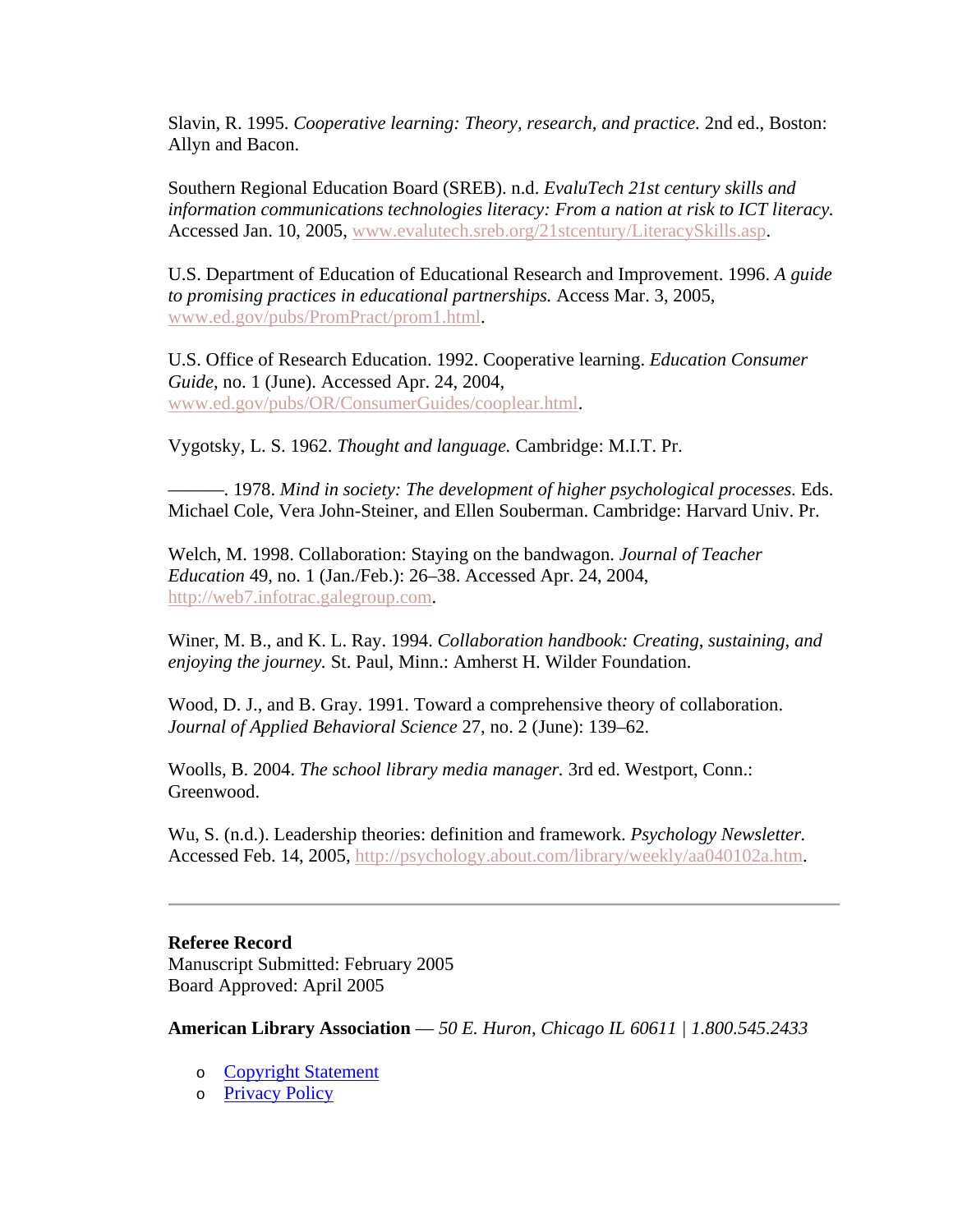o **Feedback** 

2009 © American Library Association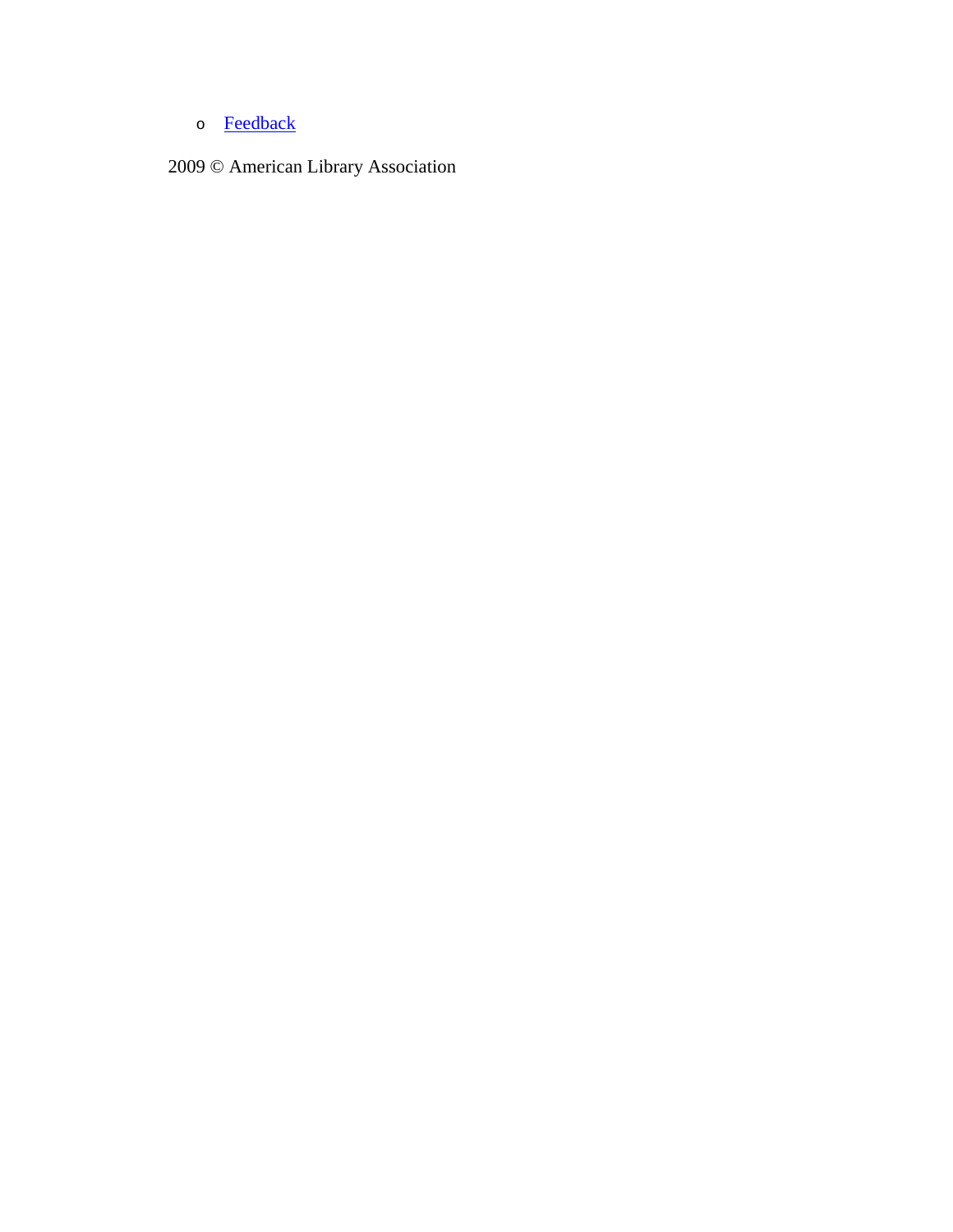**Figure 1.** Information on the table summarizes levels in the taxonomies by Loertscher (1988): The Library Media Specialist Taxonomy and The Teacher's Taxonomy of Resource-Based Teaching and Learning. These levels were combined in 2000 version

|                    | <b>Librarian's Taxomony</b>                                                                                                                   | <b>Teacher's Taxomony</b>                                                                                        |
|--------------------|-----------------------------------------------------------------------------------------------------------------------------------------------|------------------------------------------------------------------------------------------------------------------|
| Level 1            | No involvement. Library<br>media center is bypassed.                                                                                          | No involvement of library media<br>center specialist or use of materials<br>from the library media center.       |
| Level <sub>2</sub> | <b>Students access information</b><br>when needed.                                                                                            | Permanent room collection created.<br>Little need to interact with the library<br>media center.                  |
| Level 3            | <b>Specific requests from teachers</b><br>and students addressed.                                                                             | Materials borrowed from the library<br>media center, public library or other<br>sources for classroom use.       |
| Level 4            | Materials gathered on the spur<br>of the moment.                                                                                              | Library media center specialist<br>provides ideas and suggestions<br>regarding materials for instruction.        |
| Level 5            | Informal planning in hall or<br>lunchroom.                                                                                                    | Use of library media center materials<br>to supplement unit content.                                             |
| Level 6            | <b>Advance notice for needed</b><br>library materials.                                                                                        | Library media center<br>materials/activities are integral to unit<br>content rather than supplementary.          |
| Level 7            | A concerted effort to promote<br>library                                                                                                      | Library media specialist is a teaching<br>partner to construct unit of<br>instruction (of information literacy). |
| Level 8            | Formal planning with teacher on a<br>resource based project or unit.                                                                          | Library media specialist is consulted<br>as curriculum changes are being<br>considered.                          |
| *Level 9           | Participation in development,<br>execution, and evaluation of a<br>resource-based teaching unit (Level I).                                    |                                                                                                                  |
| "Level 10          | Participation in resource-based<br>teaching units where the entire unit<br>content depends on the resources of<br>the LMC program (Level II). |                                                                                                                  |
| Level 11           | Participation and contribution made<br>along with teachers to planning and<br>structure of what will be taught<br>in school.                  |                                                                                                                  |

Figure 1: Loertscher's Taxonomy

**Figure 2.** Four models that evolve from the literature reviewed and Loertscher's (1982, 1988, 2000) Taxonomy.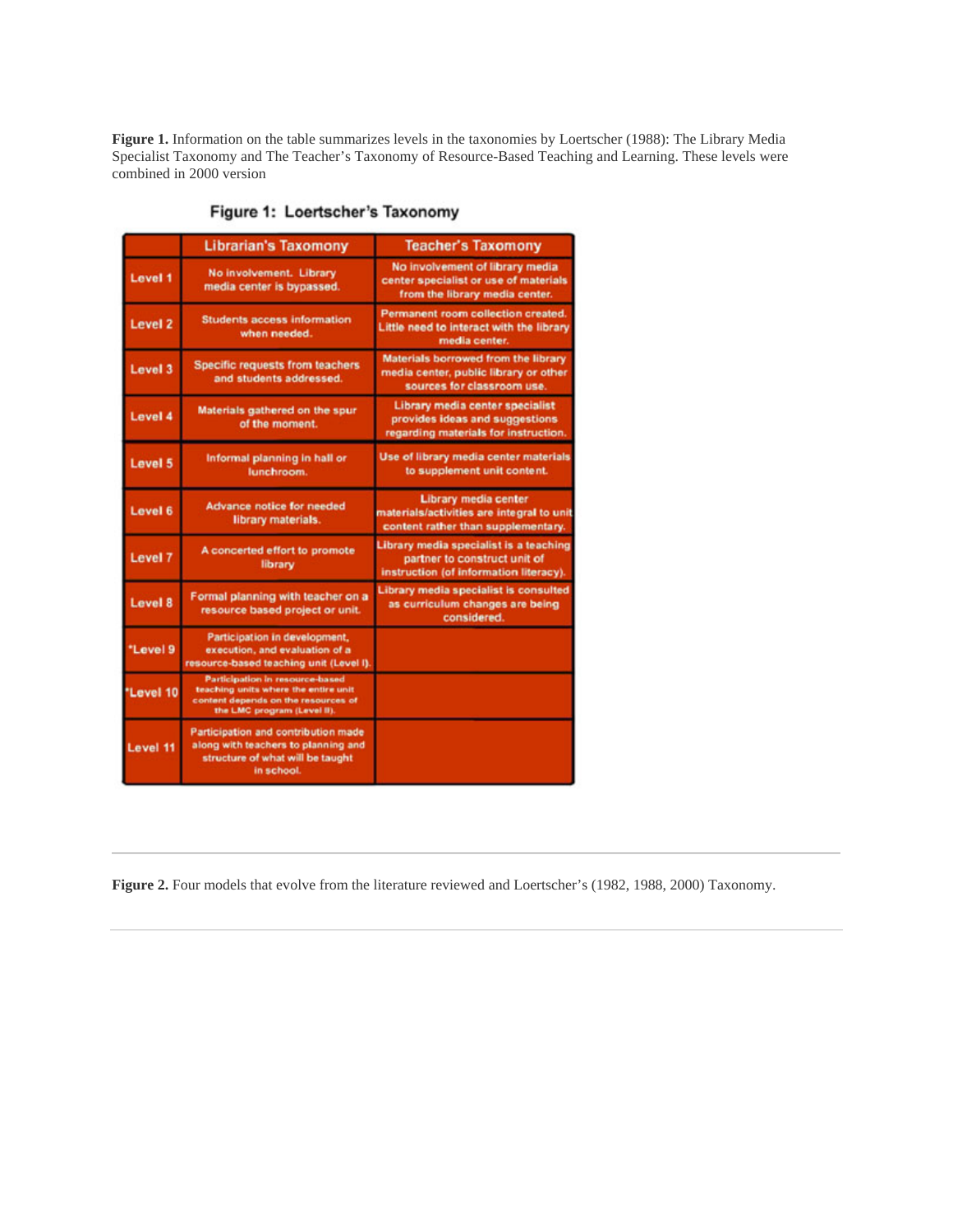

Figure 3. Coordination requires one person to manage events, activities, schedules. In this model teachers and librarian work together to ensure efficiency and order. Either the teacher or librarian can become coordinators of events, activities, and schedules for students. Scheduling may help students feel a sense of order but it is unlikely there is a relationship between coordinated events and student academic gains.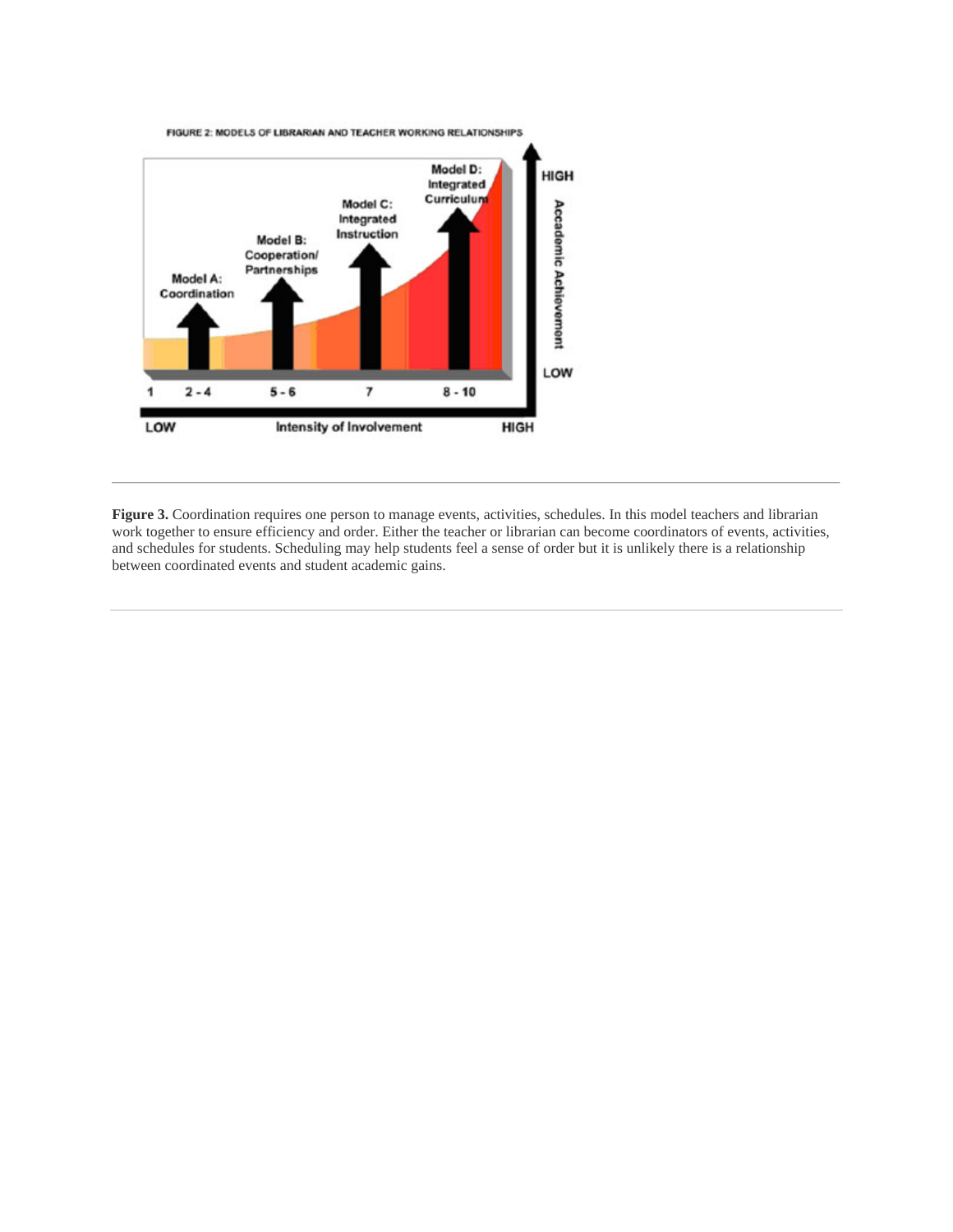

**Figure 4.** Cooperation/ Partnerships. Teachers and librarian work together but do not have to be involved in joint planning, thinking or evaluation although that would be a natural extension of cooperation. When teachers and librarian engage in joint planning, thinking, and evaluation it improves the learning experience for students. They may share objectives but do not necessarily have to create the learning opportunity jointly. Often cooperation involves dividing the work among participants.

#### Figure 3 Model A: Coordination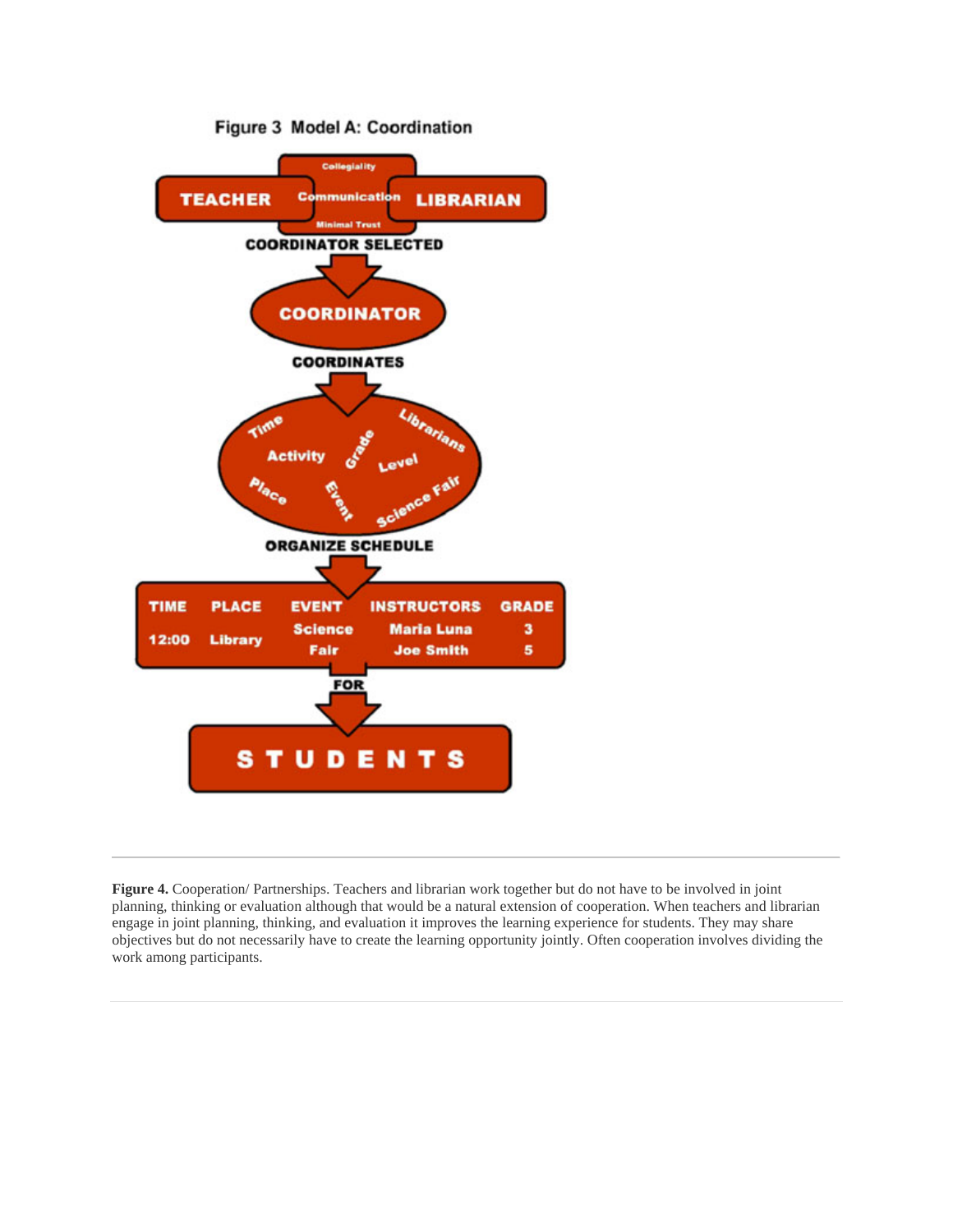#### Figure 4 Model B: Cooperation/Partnerships



**Figure 5.** Model C: Integrated Instruction involves teacher and librarian in shared thinking, planning, and evaluation. As collaborators they come together as colleagues to create a learning experience for the students that will facilitate their learning. They are aware of factors such as individual differences, developmental level, and prior knowledge that might affect the sequencing of material taught. Each collaborator brings to the process their expertise in the subject content, knowledge of standards to be included in instruction, methodology, research process, writing process, etc. The librarian and teacher are able to create a more powerful learning experience together than they could not create individually.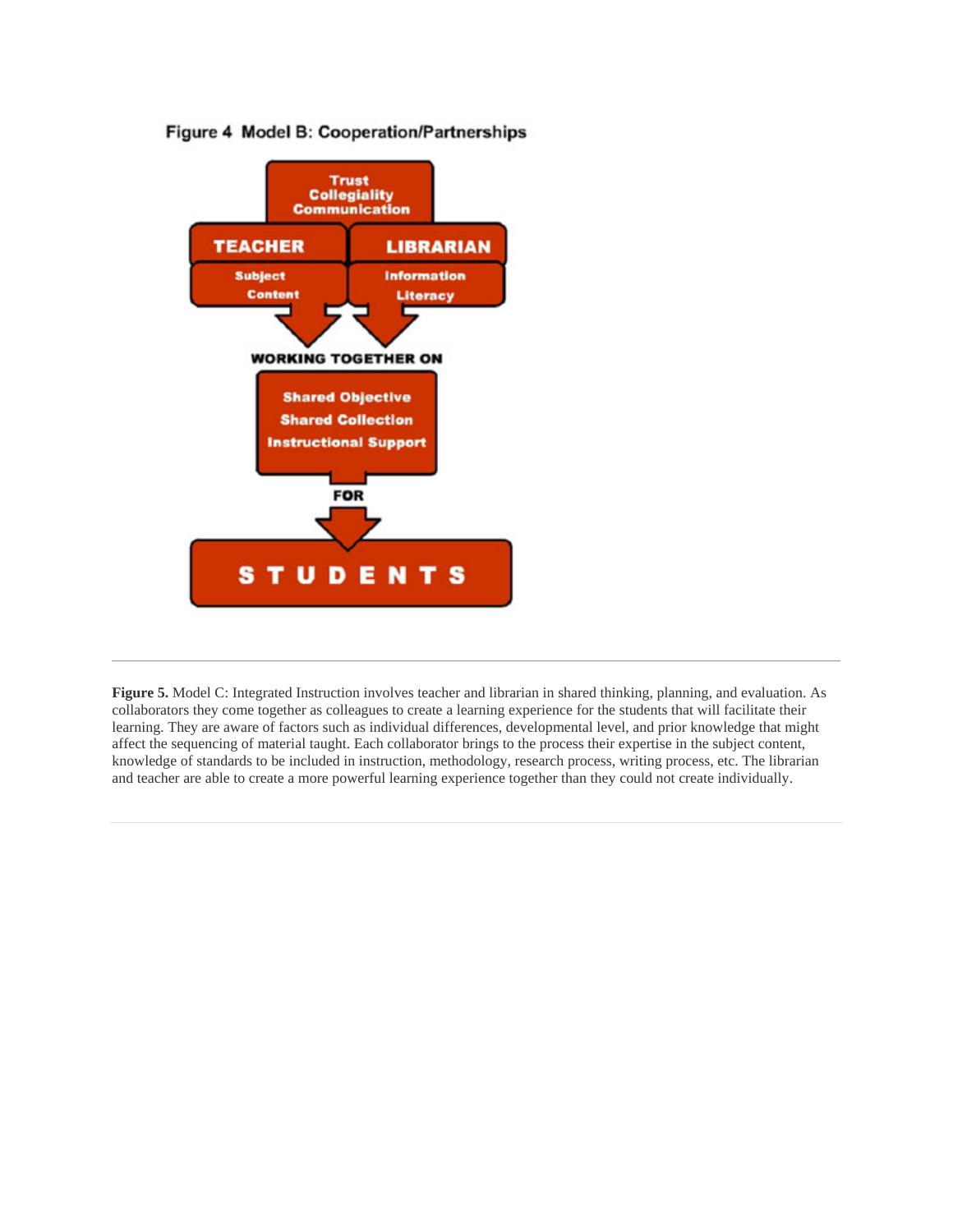

**Figure 6.** Model D: Integrated Curriculum involves all the elements of collaboration that occurs in Model C. However, collaboration affects the entire curriculum. Teachers and librarian work to integrated subject content and information literacy in all grade levels. A key factor in ensuring collaboration throughout the school between librarian and teachers is the principal. The principal understands the impact collaboration can have on student academic achievement, encourages collaboration between classroom and library faculty, supports collaboration with resources and schedules designed to

#### Figure 5 Model C: Integrated Instruction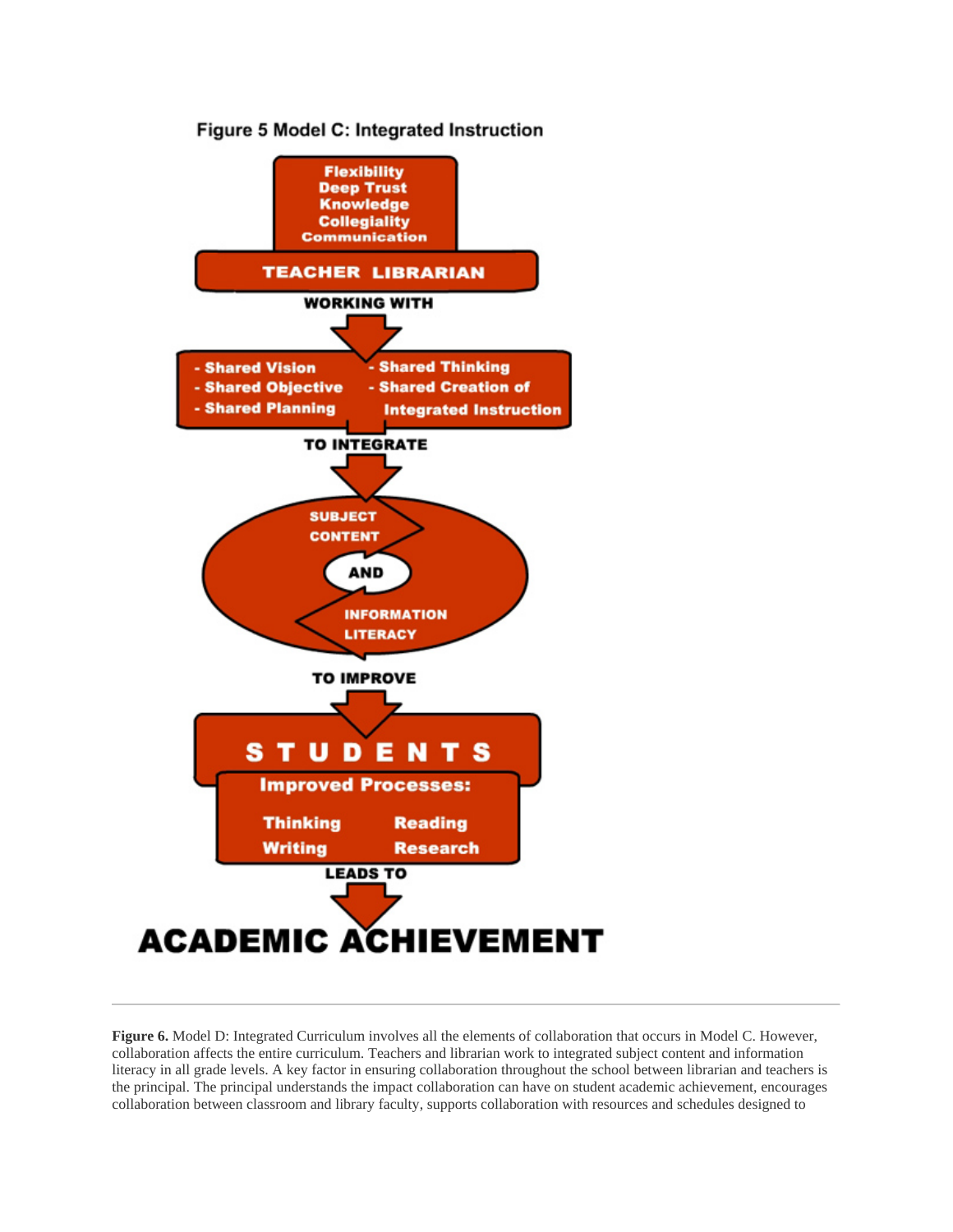accommodate teacher and librarian time needs, provides professional development for faculty on collaboration, and establishes norms for shared thinking, shared planning and shared integrated instruction. To accomplish the enormous task of integrating instruction throughout the curriculum, librarian and teachers are creative in their use of time and resources through such innovation as integrated lessons planning and cross-age instruction. This model has the most potential for improving student learning because it supports conceptual development at al levels of the curriculum, creates a synergy among collaborators that transcends grade level and subject content, and provides multiple perspectives in designing and delivery of curriculum.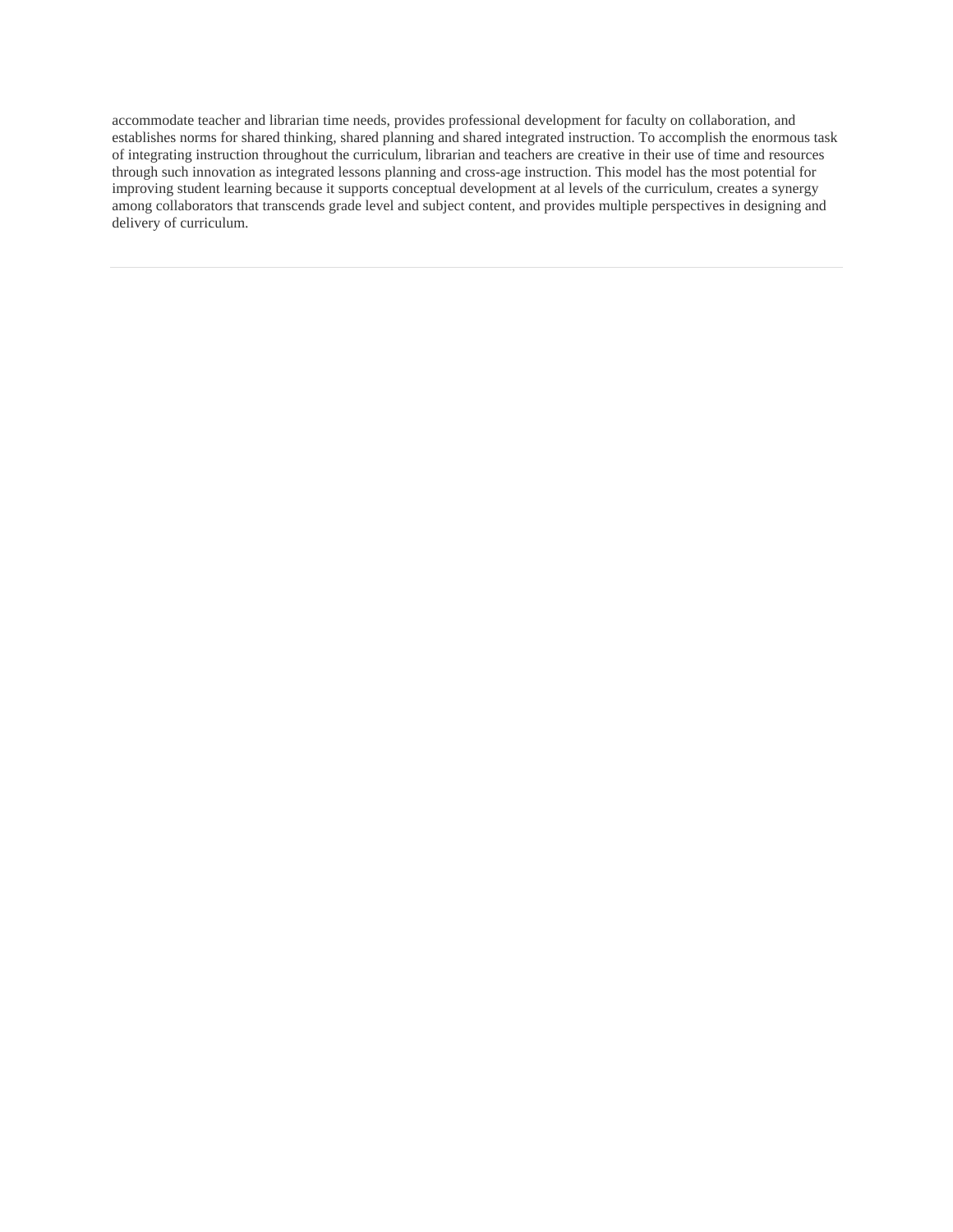

c

U

U

Figure 6 Model D: Integrated Curriculum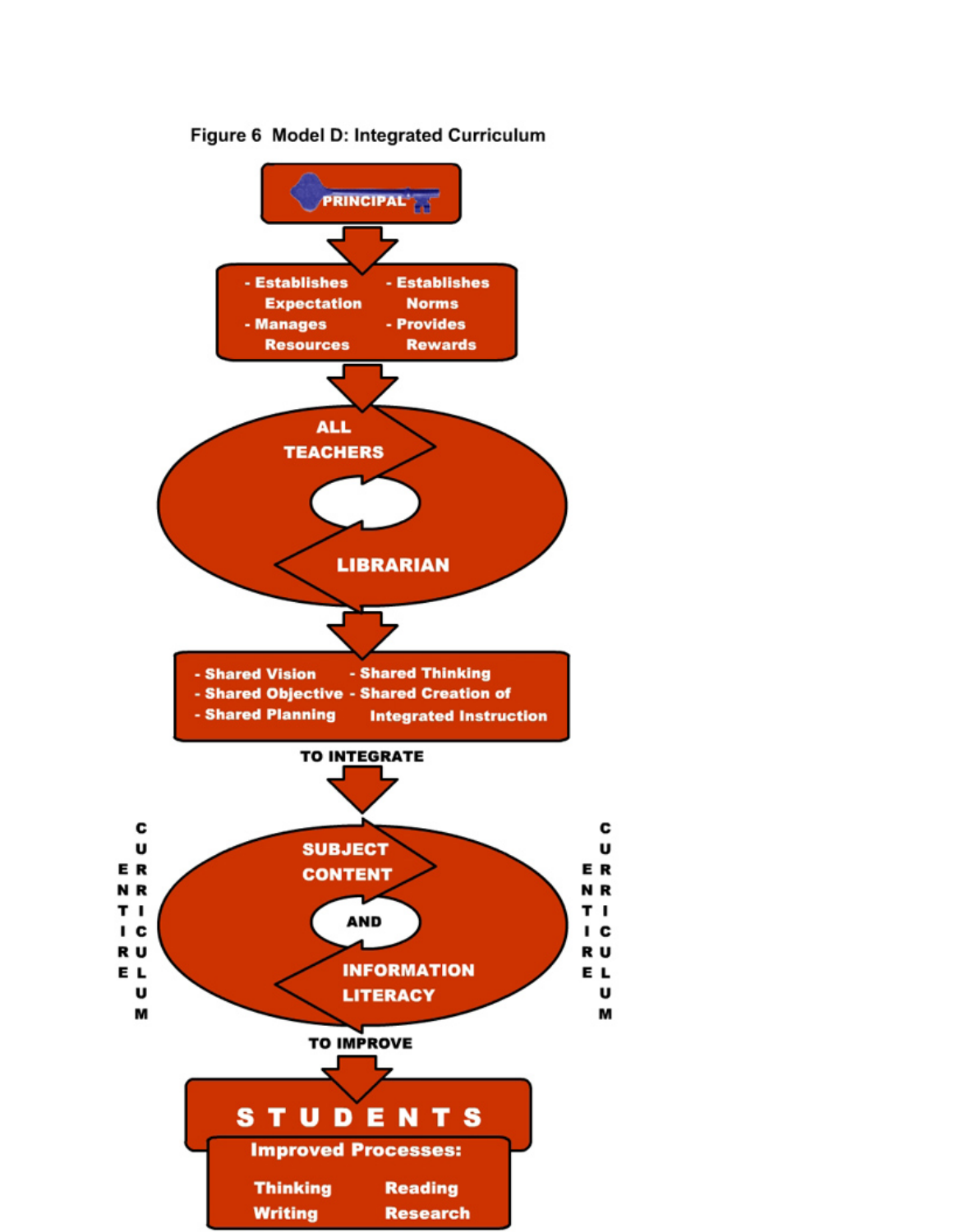**Figure 7.** Attributes, activities, and attitude generated from the literature reflect a progression from Model A where the fewer attributes are necessary to Model D where the most attributes are present. There is some overlap among all models depending on personality, previous experience working together, commitment to the event, project, lesson/unit, and so on.

| <b>Examples of Descriptors</b>                                                     |                                                                                                                                                                                                                                        |                                                                                                                                                                                                                                                                                                                                                                                                                                                                                                                                       |                                                                                                                                                                                                                                                                                                                                                                                                                                                                                                                                       |  |
|------------------------------------------------------------------------------------|----------------------------------------------------------------------------------------------------------------------------------------------------------------------------------------------------------------------------------------|---------------------------------------------------------------------------------------------------------------------------------------------------------------------------------------------------------------------------------------------------------------------------------------------------------------------------------------------------------------------------------------------------------------------------------------------------------------------------------------------------------------------------------------|---------------------------------------------------------------------------------------------------------------------------------------------------------------------------------------------------------------------------------------------------------------------------------------------------------------------------------------------------------------------------------------------------------------------------------------------------------------------------------------------------------------------------------------|--|
| Model A:<br><b>Coordination</b>                                                    | Model B:<br><b>Cooperation</b>                                                                                                                                                                                                         | Model C:<br><b>Integrated Instruction</b>                                                                                                                                                                                                                                                                                                                                                                                                                                                                                             | Model D:<br><b>Integrated Curriculum</b>                                                                                                                                                                                                                                                                                                                                                                                                                                                                                              |  |
| <b>Shallow trust</b><br>Congenial<br><b>Collegial</b><br>Friendly<br>Communication | <b>Shallow trust</b><br><b>Respect</b><br>Congenial<br>Collegial<br><b>Friendly</b><br>Communication<br><b>Dialogue</b><br><b>Propensity to share</b>                                                                                  | <b>Deep trust</b><br><b>Commitment</b><br><b>Respect</b><br>Congenial<br><b>Collegial</b><br>Friendly<br>Communicate<br><b>Dialogue</b><br><b>Propensity to share</b>                                                                                                                                                                                                                                                                                                                                                                 | <b>Deep trust</b><br><b>Commitment</b><br><b>Respect</b><br>Congenial<br><b>Collegial</b><br>Friendly<br>Communicate<br><b>Dialogue</b><br><b>Propensity to share</b>                                                                                                                                                                                                                                                                                                                                                                 |  |
| <b>Examples of Activities Involved in Collaboration</b>                            |                                                                                                                                                                                                                                        |                                                                                                                                                                                                                                                                                                                                                                                                                                                                                                                                       |                                                                                                                                                                                                                                                                                                                                                                                                                                                                                                                                       |  |
| <b>Gather resources</b>                                                            | <b>Gather resources</b><br><b>Share resources</b><br><b>Support</b><br>Help<br><b>Assist</b><br>Contribute<br>Ald<br><b>Share funds</b><br><b>Share space</b><br><b>Share collection</b><br><b>Share time</b><br><b>Share students</b> | <b>Gather resources</b><br><b>Share resources</b><br><b>Support</b><br><b>Help</b><br><b>Assist</b><br>Contribute<br>Aid<br><b>Share funds</b><br><b>Share space</b><br><b>Share collection</b><br><b>Share time</b><br><b>Share students</b><br><b>Share objectives</b><br><b>Share thinking</b><br>Share problem solving<br><b>Share creation of</b><br>something new<br><b>Share knowledge</b><br>Co-plan<br><b>Co-implement</b><br>Co-evaluate<br>Co-executeIntegration<br>of classroom<br>instruction and library<br>instruction | <b>Gather resources</b><br><b>Share resources</b><br><b>Support</b><br>Help<br><b>Assist</b><br>Contribute<br>Aid<br><b>Share funds</b><br><b>Share space</b><br><b>Share collection</b><br><b>Share time</b><br><b>Share students</b><br><b>Share objectives</b><br><b>Share thinking</b><br><b>Share problem solving</b><br><b>Share creation of</b><br>something new<br><b>Share knowledge</b><br>Co-plan<br><b>Co-implement</b><br>Co-evaluate<br><b>Co-executeIntegration</b><br>of library instruction<br>across the curriculum |  |
| <b>Attitude</b>                                                                    |                                                                                                                                                                                                                                        |                                                                                                                                                                                                                                                                                                                                                                                                                                                                                                                                       |                                                                                                                                                                                                                                                                                                                                                                                                                                                                                                                                       |  |
|                                                                                    |                                                                                                                                                                                                                                        | <b>Partners are Equal</b>                                                                                                                                                                                                                                                                                                                                                                                                                                                                                                             | <b>Partners are Equal</b>                                                                                                                                                                                                                                                                                                                                                                                                                                                                                                             |  |

#### Figure 7: Attributes of Collaboration

- Copyright Statement
- Privacy Policy
- Site Help
- Site Index

© 1997–2012 American Library Association